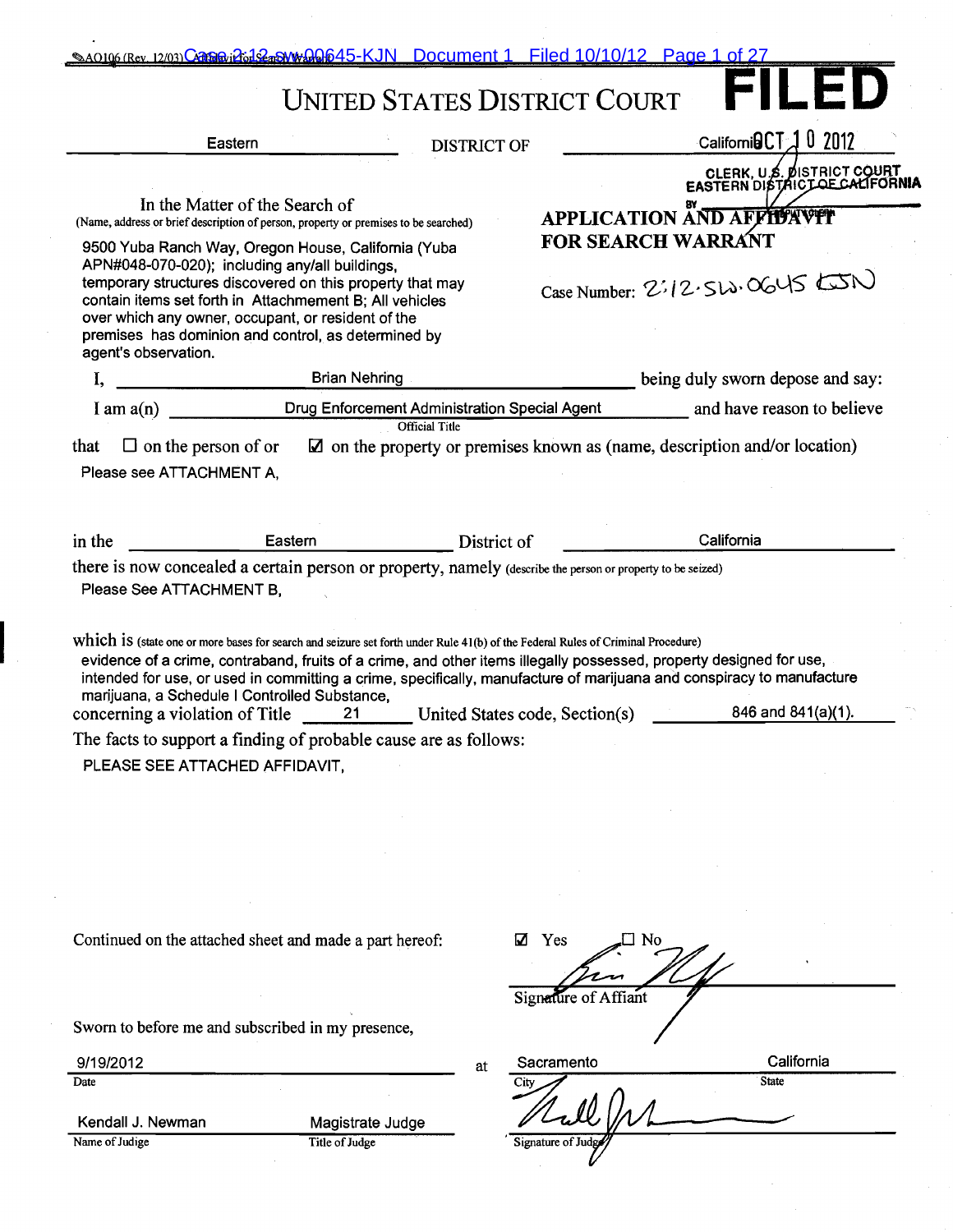### **Affidavit of DEA Special Agent Brian Nebring In Support of a Search Warrant**

I, Brian Nehring, being duly sworn state the following:

#### **Background and Expertise**

- 1. I am a Special Agent of the Drug Enforcement Administration (DEA), San Francisco Field Division, and have been so employed since 1991. I have had numerous assignments since beginning with DEA, including being assigned to the Clandestine Laboratory Enforcement Team from 1997 to 1999, the Oakland Resident Office between 1999 and 2002, and the Mobile Enforcement Team (MET) between 2002 and 2004. I have been assigned to the Sacramento Division Office since September of 2004.
- 2. I have received specialized training in narcotic investigation matters including, but not limited to, drug interdiction, drug detection, money laundering techniques and schemes, drug identification, and asset identification and removal, from the Drug Enforcement Administration (DEA). In addition, I graduated from the DEA Basic Agents Academy at the FBI Academy at Quantico, Virginia. In total, I have received in excess of 500 hours of comprehensive formalized classroom instruction in those areas outlined above.
- 3. I have assisted in the execution of more than four hundred (400) warrants to search particular places or premises for controlled substances and/or related paraphernalia, indicia and other evidence of violations of federal drug narcotics statutes. As a result, I have encountered and become familiar with various tools, methods, trends, and paraphernalia and related articles utilized by traffickers in their efforts to import, conceal, manufacture and distribute controlled substances. Central to all trafficking efforts, regardless of the drug, is the traffickers' effort to make a profit from those dealings or transactions, either for the purchase of additional substances or material gain. I have been actively involved as case agent in excess of two hundred (200) investigations and have talked with confidential informants involved in the trafficking of narcotics, and this has formed the basis of my opinions.
- 4. I have been qualified as and have testified as an expert witness in both federal and state court in the Northern and Eastern Districts of California and in counties including Alameda, Contra Costa, Solano and others. These areas of qualification have included possession for sale, possession with intent to distribute, manufacturing of a controlled substance and cultivation.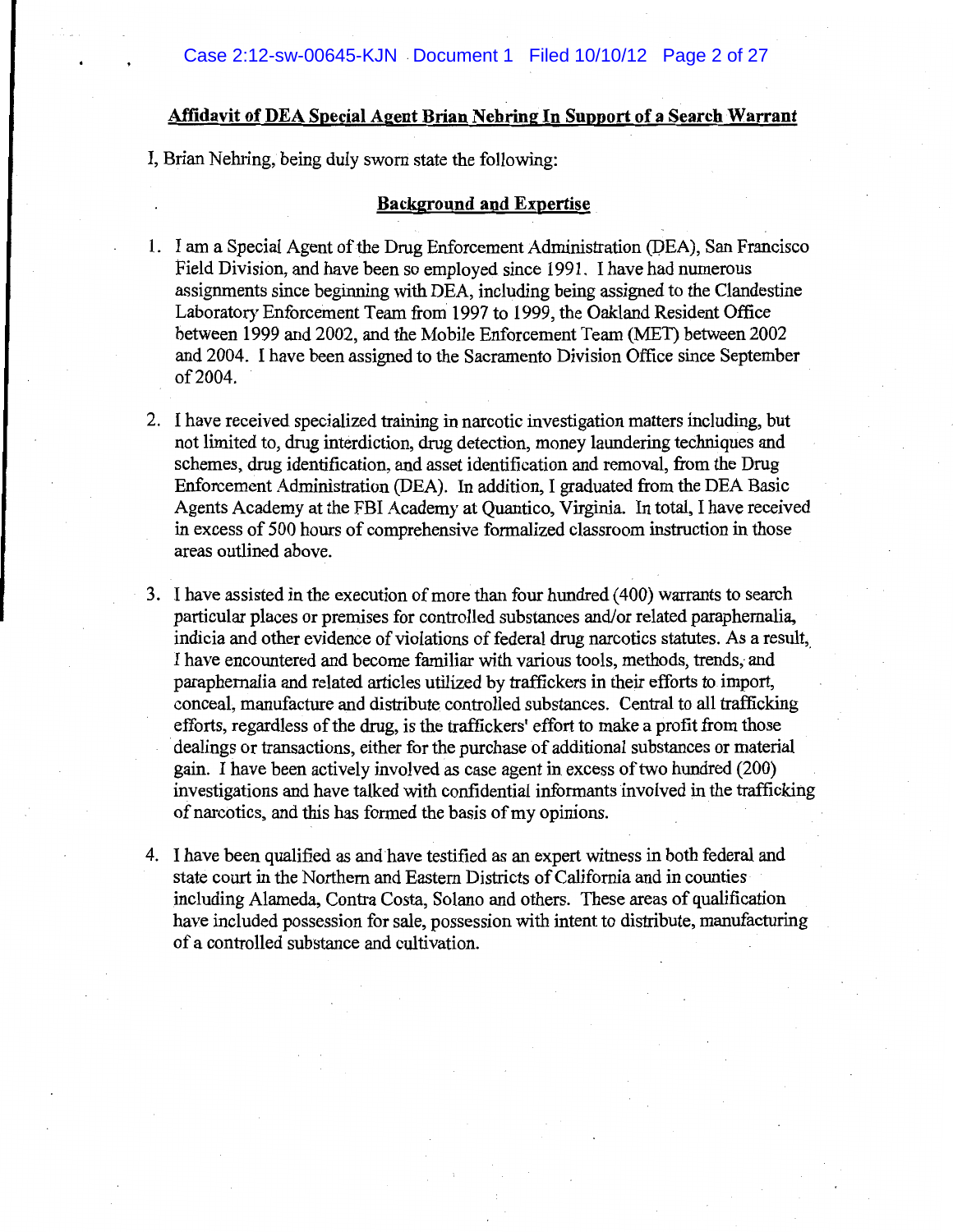### **Scope of Requested Search Warrant**

- 5. This Affidavit is submitted in support of a search warrant to search the following properties, as detailed in Attachment A:
	- A. 9305 Sweetwater Trail, Oregon House, California (Yuba APN#048-240-058); a property owned by Andreas JEWERS;
	- B. 9156 Nadowa Trail, Oregon House, California (Yuba APN#048-050-012); a property owned by Juan Jose DOMINGO;
	- C. 13691 Concord Trail, Oregon House, California (Yuba County APN#048-090-031); a property owned by Elizabeth STEFANI;
	- D. 9500 Yuba Ranch Way, Oregon House, California (Yuba APN#048-070-020); a property owned by John GALLAGHER:
	- E. 8146 Sunnyside Lane, Oregon House, California (Yuba County APN#044-130-017); a property owned by Tristan WINKS;
	- F. 13233 Dixon Hill Road, Dobbins, California (Yuba County APN#048-170-041); a property owned by Ronald V. CARROLL and Susan A. CARROLL; and
	- G. No Address, Yuba County APN#048-170-068; a property owned by the Fellowship of Friends Inc.

As explained further below, during 2012, I received information that over the last several years that Andreas JEWERS had organized a group of individuals, who lived in Oregon House, California, into a marijuana cultivation and distribution group. The individuals involved in the marijuana trafficking are members of an organization called The Fellowship of Friends. The individuals working with JEWERS are involved in growing marijuana on the respective properties in Yuba County. JEWERS, in turn, is distributing large amounts of marijuana on their behalf to customers outside of California. I identified the properties owned by these individuals and during aerial and ground surveillance during August and September of 2012 verified that there were currently ongoing outdoor marijuana gardens clearly visible on all of these properties. Therefore, I am requesting search warrants be authorized for these properties in order to locate the items listed in **Attachment B** which I believe are evidence of the Manufacture and Distribution of Marijuana, and Conspiracy, in violation of 21 U.S.C.  $\S$ § 846 and 841(a)(1).

#### **Background of Investigation**

6. In 2012, I spoke with a Confidential Source ("CS") regarding the Andreas JEWERS marijuana trafficking organization. The CS has no prior criminal record, has no pending criminal cases, and was not providing information in hopes of receiving consideration in any pending case and did not request any financial reward or compensation. The CS's descriptions of marijuana cultivation and trafficking are consistent with my training and experience in this area. I am not aware of the CS providing false or misleading information. In addition, I have been able to verify the CS's information through multiple database records and checks, as well as my own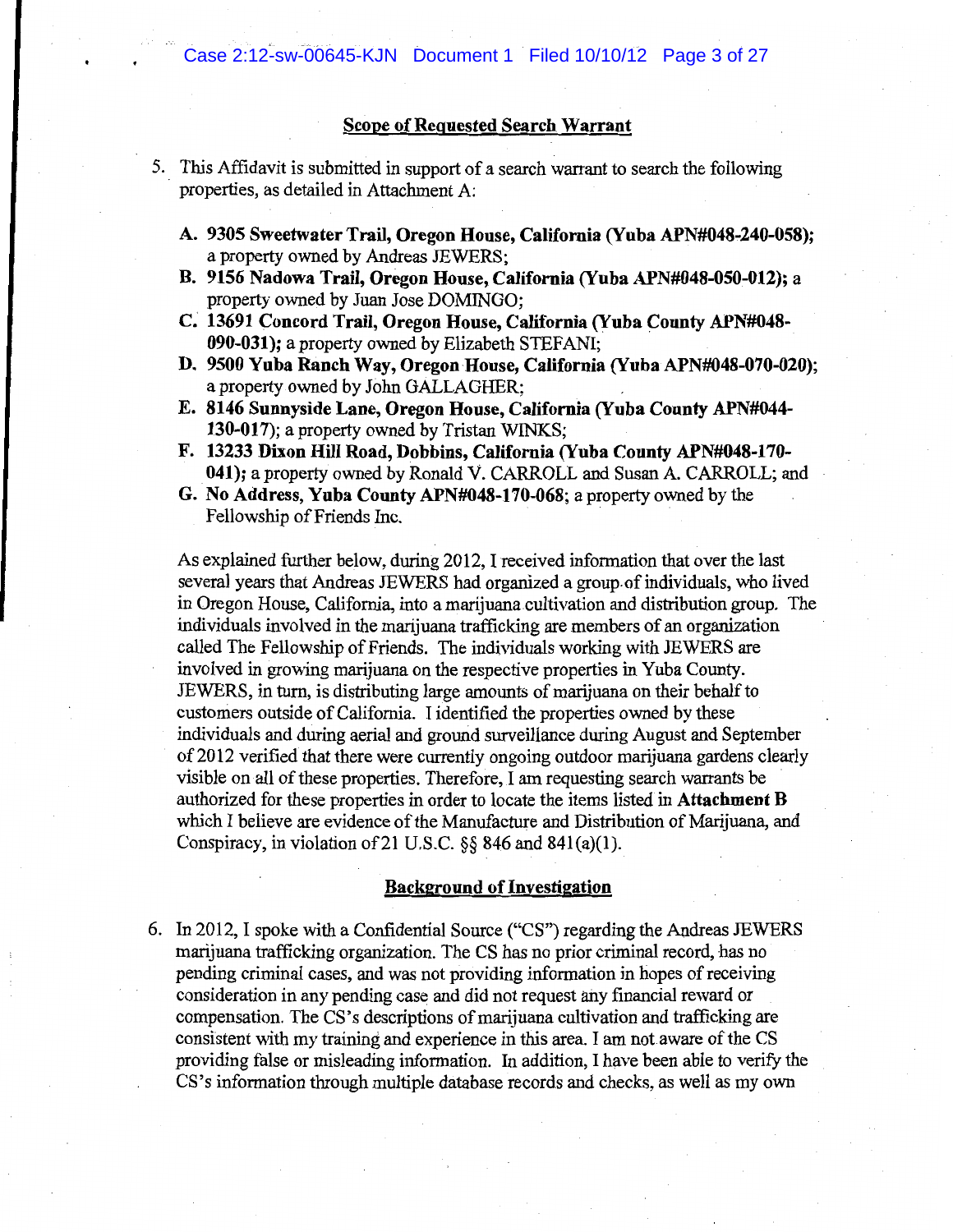# Case 2:12-sw-00645-KJN Document 1 Filed 10/10/12 Page 4 of 27

investigation and observations. For these reasons, I believe the CS's information is reliable. The CS provided the following information.

#### Background on Fellowship of Friends

- 7. The CS said Andreas JEWERS was a German National who had moved to Oregon House several years ago to become an active member of an organization known as The Fellowship of Friends. This group is a self-described sect of Mystical "Fourth-Way" Christianity based upon the teachings of G.I. Gurdjieff, and which was founded by an individual named Robert BURTON in the 1970's. The Fellowship of Friends established a main center in Oregon House which is now also operated as a winery (Renaissance Winery) and olive oil business. According to the CS, the Fellowship of Friends has established numerous satellite centers overseas which recruit foreign members, many of whom subsequently move to Oregon House to be near the main center, known as Apollo. According to the CS, there are numerous foreign-national members of the Fellowship of Friends, like JEWERS, living in the area to be near BURTON and to participate in the organization and the operation of the affiliated businesses. The CS said members of this group follow BURTON as a "Guru" and are required to pay either of tenth of their income or \$400 per month to the Fellowship of Friends. Followers are required to pay additional amounts in order to spend time with BURTON. I subsequently performed many database and Internet searches. This research confirmed much of what the CS related regarding the Fellowship of Friends. I learned that this group was labeled as a "cult" by many former members and cultwatch websites.
- 8. The CS related that participating in the Fellowship of Friends entailed a large financial obligation with the monthly fees, tutoring fees, fees in order to attend functions and meet with BURTON, special request fees for special projects such as the recent addition of an outdoor amphitheater, and all these fees imposed a financial burden on people who had limited resources in an area that didn't have many available jobs. The CS said it had become common knowledge in the community during recent years that several active members of the Fellowship of Friends were supporting themselves and financing their obligations and discretionary payments to the Fellowship of Friends through the cultivation of marijuana on properties surrounding the Fellowship of Friends compound in Oregon House.
- 9. The CS related that people within the Fellowship of Friends, including the leaders of the organization, knew how these people were obtaining the money they were providing to the Fellowship of Friends but that nobody seemed to care. The CS related that when the Fellowship of Friends compound was originally purchased and before it was utilized as a vineyard, certain founding members had utilized this property at the end of Rices Crossing Road as a location to grow large amounts of marijuana. The CS stated that one of the primary Fellowship of Friends members involved in growing marijuana on the Fellowship of Friends property was Grant RAMEY and that years ago he had grown marijuana in the hills along the north end of the Fellowship of Friends property. The CS stated that RAMEY was allegedly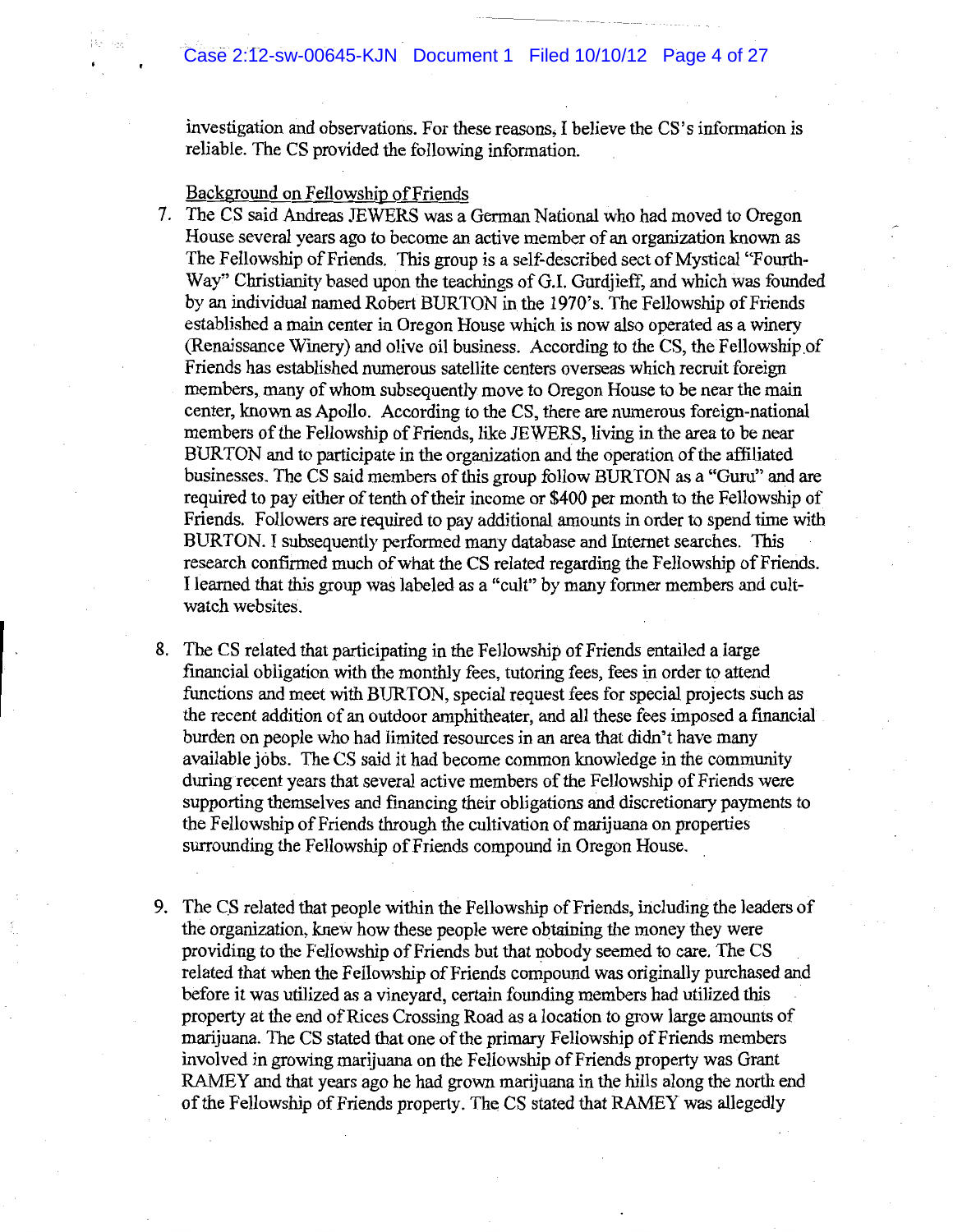currently operating his own wine business and was living in a house along the north end of the property along Rices Crossing Road.

Information about JEWERS and his Criminal Activities

- 10. The CS stated that JEWERS owned the property at 9305 Sweetwater Trail, Oregon House, California. JEWERS previously made a living as a back-hoe operator. In recent years, JEWERS began cultivating marijuana on this property in both a large outdoor garden and inside a trailer. The CS stated that JEWERS claimed to be distributing this marijuana out of state to various customers utilizing drivers and commercial shipping companies. The CS said JEWERS routinely had large amounts of U.S. currency, over \$100,000, from the sales of marijuana inside his residence on the property. The CS also said JEWERS was regularly armed with a firearm (a pistol) which he took with him most places. According to the CS, during 2012, he/she observed a large marijuana outdoor marijuana garden at JEWERS's property on Sweetwater Trail. The CS also related that, in 2012, JEWERS claimed he spent \$50,000 to build a very large new two-story barn along the front of the property. JEWERS indicated the purpose of the barn was to block the view from the main road onto the property and to prevent people from seeing the marijuana garden. According to the CS, JEWERS and his co-conspirators were routinely traveling to Mexico and Hawaii for vacations when it was not marijuana season.
- 11. I verified through property records that 9305 Sweetwater Trail, Oregon House, California (Yuba APN#048-240-058), was an approximately 15-acre property owned by Andreas and Nancy JEWERS. I also verified through inquiries with the California Department of Motor Vehicles (DMV) that JEWERS had provided this same address as a residential address to the DMV. I made inquiries with Yuba County and learned that, in early 2012, JEWERS had applied for a license to erect a barn structure at 9305 Sweetwater Trail in Oregon House. In connection with that license, JEWERS indicated the construction cost was over \$40,000. I then examined Google Earth Satellite photograph of 9305 Sweetwater Trail in Oregon House. The photograph indicated it was taken in 2011. In examining the photograph, I observed that there appeared to have been a large outdoor marijuana garden on the property during the satellite photograph in 2011.
- 12. In June of 2012, I traveled to 9305 Sweetwater Trail in Oregon House and, from the road, I observed a new large barn-like structure directly in front of the main gate leading onto the property, blocking the direct view into the property from the road. As I traveled south on Sweetwater Trail, I was still able to observe and photograph marijuana plants in a clearing area on the opposite side (west side) of the barn.
- 13. During August and September of 2012, I arranged for the DEA Airwing, the California Highway Patrol, and the Yuba County Sheriff's Department to all conduct aerial surveillance of 9305 Sweetwater Trail, Oregon House, and to video and photograph the property at various times, up through September 8, 2012. I examined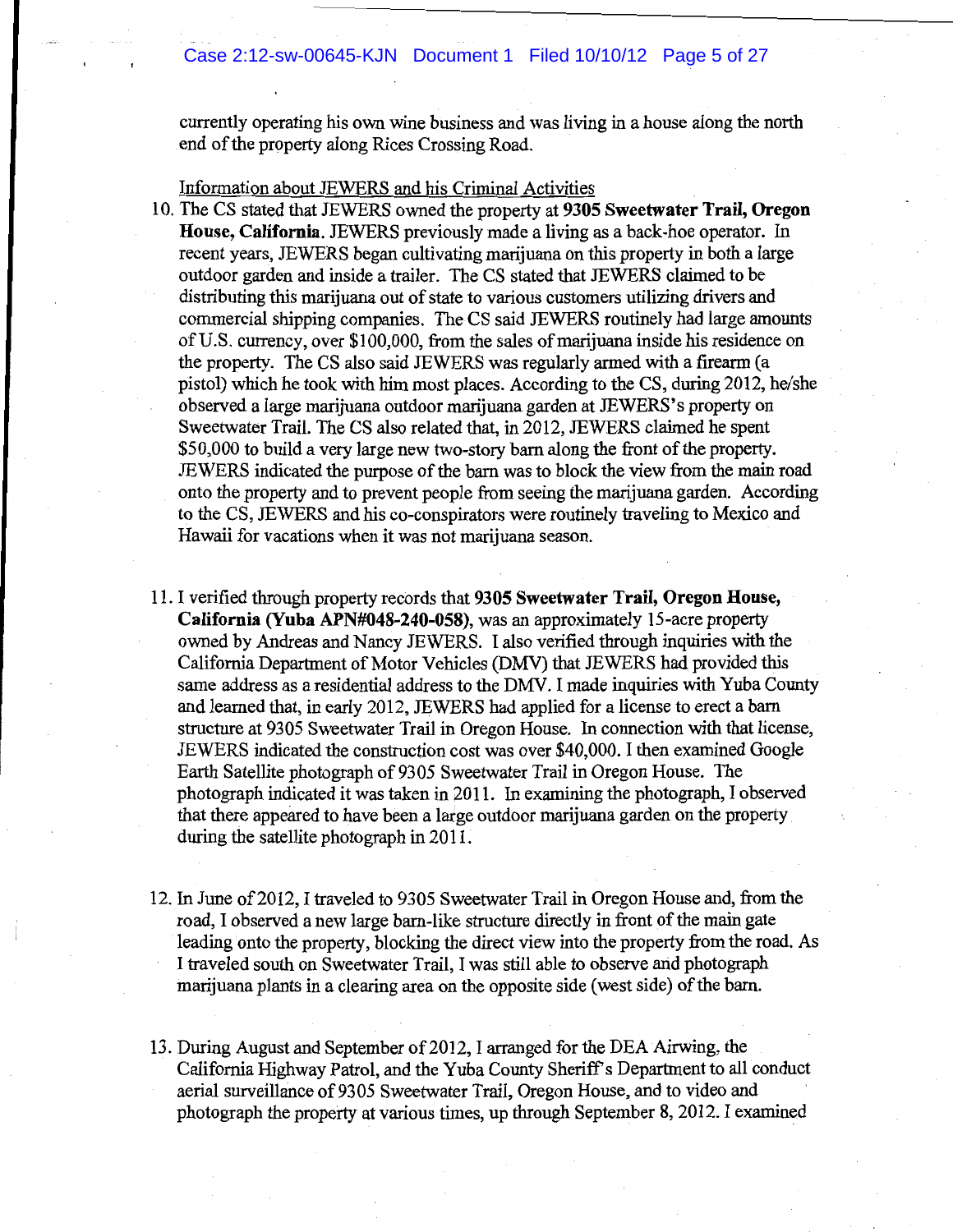the video and the photographs from this aerial surveillance and observed there were ongoing outdoor marijuana gardens in clearings along the south side of the property. The gardens appeared very similar to those revealed by satellite imagery from 2011.

Other Conspirators Involved in Marijuana Trafficking with JEWERS

- 14. The CS provided additional information that JEWERS was close friends with several other members of the Fellowship of Friends, including Juan Jose DOMINGO, John GALLAGHER, Tristan WINKS, and Elizabeth STEFANI. The CS related that these people grew marijuana on their own properties in and around Oregon House and provided this marijuana to JEWERS. According to the CS, JEWES had the customers out of state to sell the marijuana. The CS said this had been going on for years. The CS identified several other members of the Fellowship of Friends who were involved in JEWERS organization as transporters, distributors, and facilitators,. The CS said, however, that aside from one other person outside of Yuba County, DOMINGO, STEFANI, WINKS and GALLAGHER were the people that the CS knew were growing marijuana on their own properties. I subsequently displayed DMV driver's license photographs of JEWERS, DOMINGO, STEFANI, GALLAGHER and WINKS to the CS amongst other DMV driver's license photographs without identifying the persons pictured. The CS correctly identified all of the individuals involved in this investigation.
- 15. According to the CS, DOMINGO was originally from Spain and had come to Oregon House to participate in the Fellowship of Friends. DOMINGO and his common-law wife, Elizabeth "Eve" STEFANI, operated an organic farm on Nadowa Trail in Oregon House. The CS stated that there was allegedly a large marijuana grow and greenhouses on the backside of the property behind the orchards and fields in front and that every year DOMINGO and JEWERS organized a work crew to help harvest and manicure this marijuana. The CS stated that DOMINGO and STEFANI sold their produce at farmers markets and to restaurants, and that STEFANI allegedly owned a separate property in Oregon House where they also grew produce.
- 16. I verified through property records that 9156 Nadowa Trail, Oregon House, California (Yuba APN#048-050-012) was an approximately 10-acre property owned by Juan Jose DOMINGO. Business records revealed that DOMINGO and Elizabeth STEFANI were listed as operators of FILAKI FARMS, LLC, with a business address of 9156 Nadow Trail, Oregon House. I conducted internet searches relating to FILAKI FARMS and observed photographs of individuals I recognized from DMV photos as DOMINGO and STEFANI growing and selling produce and representing themselves as FILAKI FARMS. I also verified through inquiries with the DMV that DOMINGO had provided 9156 Nadowa Trail, Oregon House, as a residential address to the DMV. I then examined Google Earth Satellite photograph of 9156 Nadowa in Oregon House. The satellite photograph was marked as having been taken in 2011. I observed there appeared to have been a large outdoor marijuana garden on the property at that time. This marijuana garden was located behind the tree line on the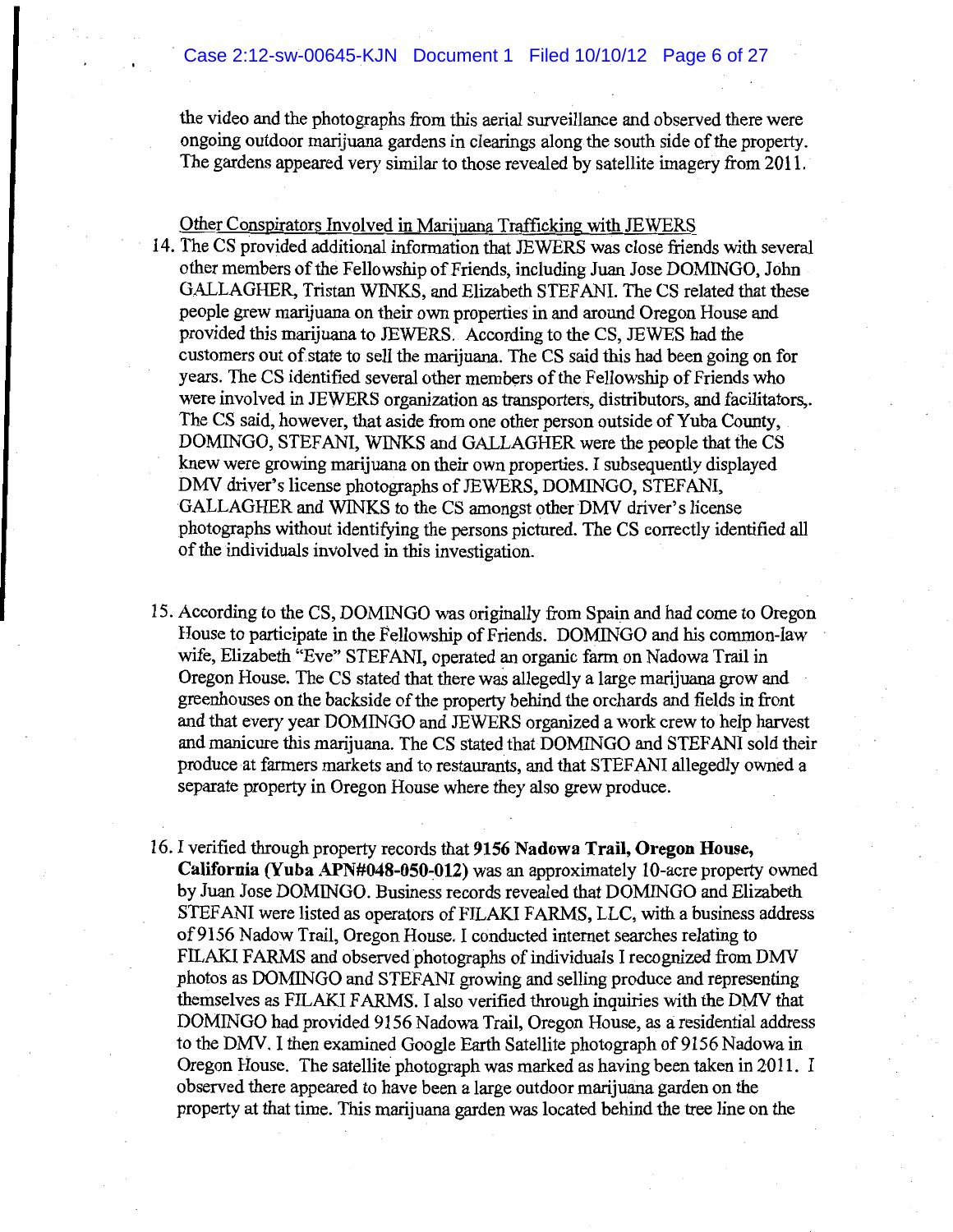east side of the property, whereas the orchard and fields were located along the front of the property, and there appeared to be at least one long, domed greenhouse. This is approximately the same area described by the CS.

- 17. I also verified through property records that 13691 Concord Trail, Oregon House, California (Yuba County APN#048-090-031) was an approximately 5-acre property owned by Elizabeth STEFANI. I then examined Google Earth Satellite photograph of 13961 Concord Trail in Oregon House. The satellite photograph is dated as having been taken in 2011. I observed that there appeared to have been a large outdoor marijuana garden on the property at that time in a fenced-in area along the north side of the property behind the one apparent house at the front of the property.
- 18. During August and September of 2012. I arranged for the DEA Airwing, the CHP, and the Yuba County Sheriff's Department to all conduct aerial surveillance of 9156 Nadowa Trail in Oregon House and 13691 Concord Trail in Oregon House. I asked them to video and photograph the properties during various times, up through September 8, 2012. I then examined the video and the photographs from this aerial surveillance and observed that there were ongoing outdoor marijuana gardens on both properties. I noted the marijuana gardens were very similar to the earlier marijuana gardens captured by satellite imagery during 2011.
- 19. The CS related that John GALLAGHER was originally from Ireland and had come to Oregon House to participate in the Fellowship of Friends. GALLAGHER subsequently became friends with JEWERS. The CS related that GALLAGHER lived at a property on Yuba Ranch Way in Oregon House and supposedly had several employees whom he utilized to assist in growing marijuana in the tree line along the south side of the property. GALLAGHER allegedly had some of his own marijuana customers, but gave the bulk of the marijuana he harvested to JEWERS in order to be sold out of state.
- 20. I verified through property records that 9500 Yuba Ranch Way, Oregon House, California (Yuba APN#048-070-020) was an approximately 15-acre property owned by John GALLAGHER. I also verified through inquiries with the DMV that, in the past, both JEWERS and GALLAGHER had provided this same address (P.O. Box 500, Oregon House, California) to the DMV. I then examined Google Earth Satellite photograph of 9500 Yuba Ranch Way in Oregon House. The satellite photograph was dated as having been taken in 2011. I observed there appeared to have been a large outdoor marijuana garden on the property at the time of the 2011 satellite photograph. I noted this photo showed a large clearing in the tree line along the south side of the property in the same general area described by the CS.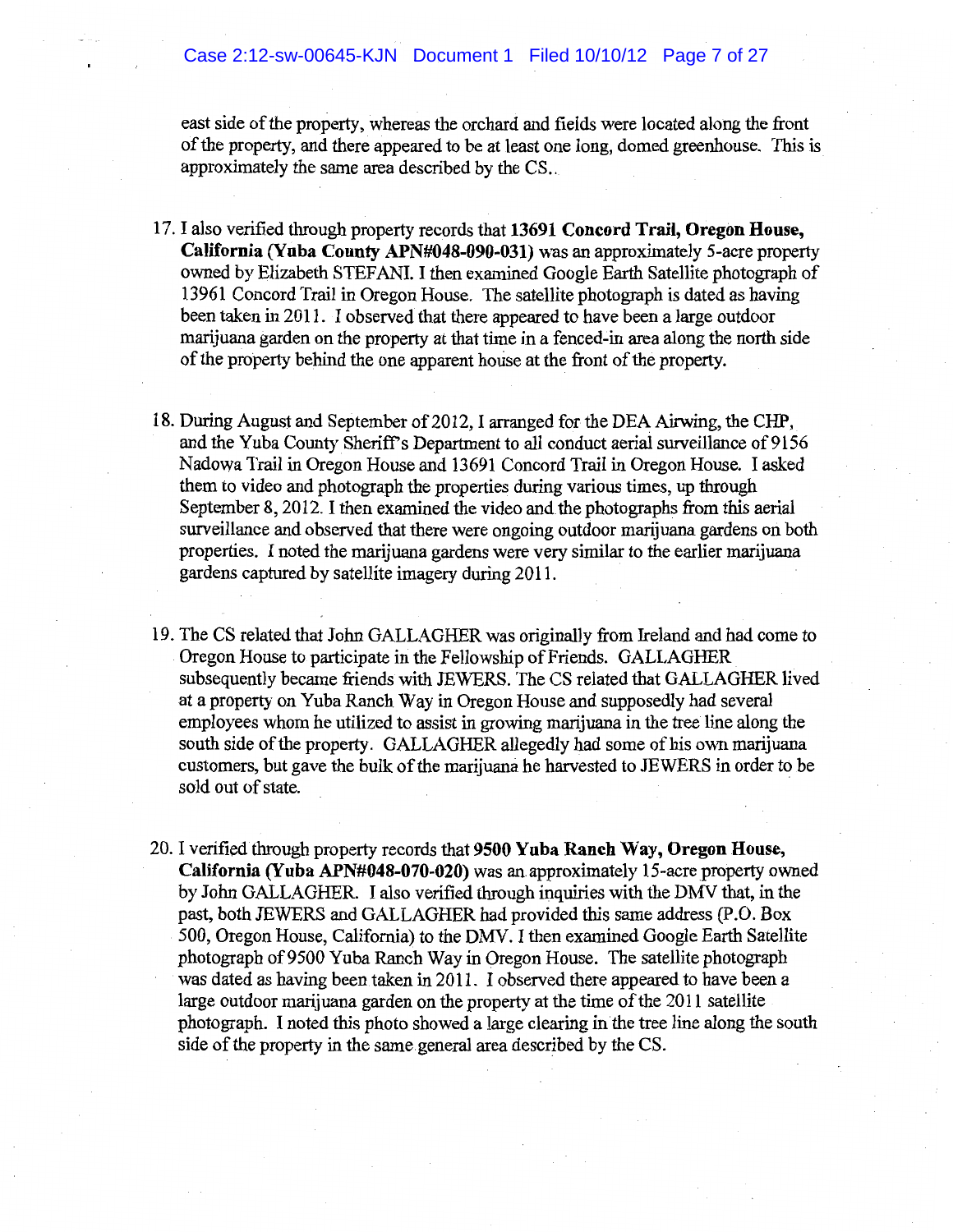### Case 2:12-sw-00645-KJN Document 1 Filed 10/10/12 Page 8 of 27

- 21. During August and September of 2012, I arranged for the DEA Airwing, the CHP, and the Yuba County Sheriff's Department to all conduct aerial surveillance of 9500 Yuba Ranch Way in Oregon House, and to video and photograph the property at various times, up through September 8, 2012. I examined the video and the photographs from this aerial surveillance and observed that there were ongoing outdoor marijuana gardens in clearings along the south side of the property. The location and appearance of the marijuana gardens were very similar to the gardens observed in the 2011 satellite imagery.
- 22. I also spoke to Yuba County Sheriff's Deputy Mark Heath. Deputy Heath patrols the Oregon House area and conducts the marijuana enforcement program in that area. Deputy Heath related to me that he had recently spoken to a citizen informant. According to Deputy Heath's citizen informant, GALLAGHER was currently utilizing the barn on this property as a location for manufacturing hashish and "honey oil." Honey oil is a product created with THC extracted from marijuana and suspended in Butane. The citizen informant told Deputy Heath that GALLAGHER was the largest purvey or of these products in the area.
- 23. The CS said Tristan WINKS was a younger member of the JEWERS organization. WINKS grew up as the child of Fellowship of Friends members and resided in the area. The CS said WINKS owned his own property somewhere in Oregon House and claimed to be growing large amounts of marijuana over the last few years. WINKS and JEWERS had both mentioned in the past that they were working together in the cultivation and distribution of marijuana and that they were partners in sending marijuana. The CS identified the JEWERS-WINKS distribution of marijuana as specifically being focused on New Mexico. The CS related that JEWERS and WINKS had recently supposedly had a falling out over a large amount of money and a shared girlfriend, but, the CS believed they would probably still be working together in the harvest and distribution of marijuana.
- 24. I verified through property records that 8146 Sunnyside Lane, Oregon House, California (Yuba County APN#044-130-017) was an approximately 5-acre property owned by Tristan WINKS and that there were no residential structure on this property. I also verified through inquiries with the DMV and other databases that, despite owning this property, WINKS consistently provided resident addresses primarily in Nevada County and previously in Oregon House, though not in close proximity to 8146 Sunnyside Lane. I then examined Google Earth Satellite photograph of 8146 Sunnyside Lane in Oregon House. The satellite photograph were dated as having been taken in 2011. In the photograph, I observed that there appeared to have been a large outdoor marijuana garden on the property. I noted that this photo showed a large clearing in the tree line along the south side of the property.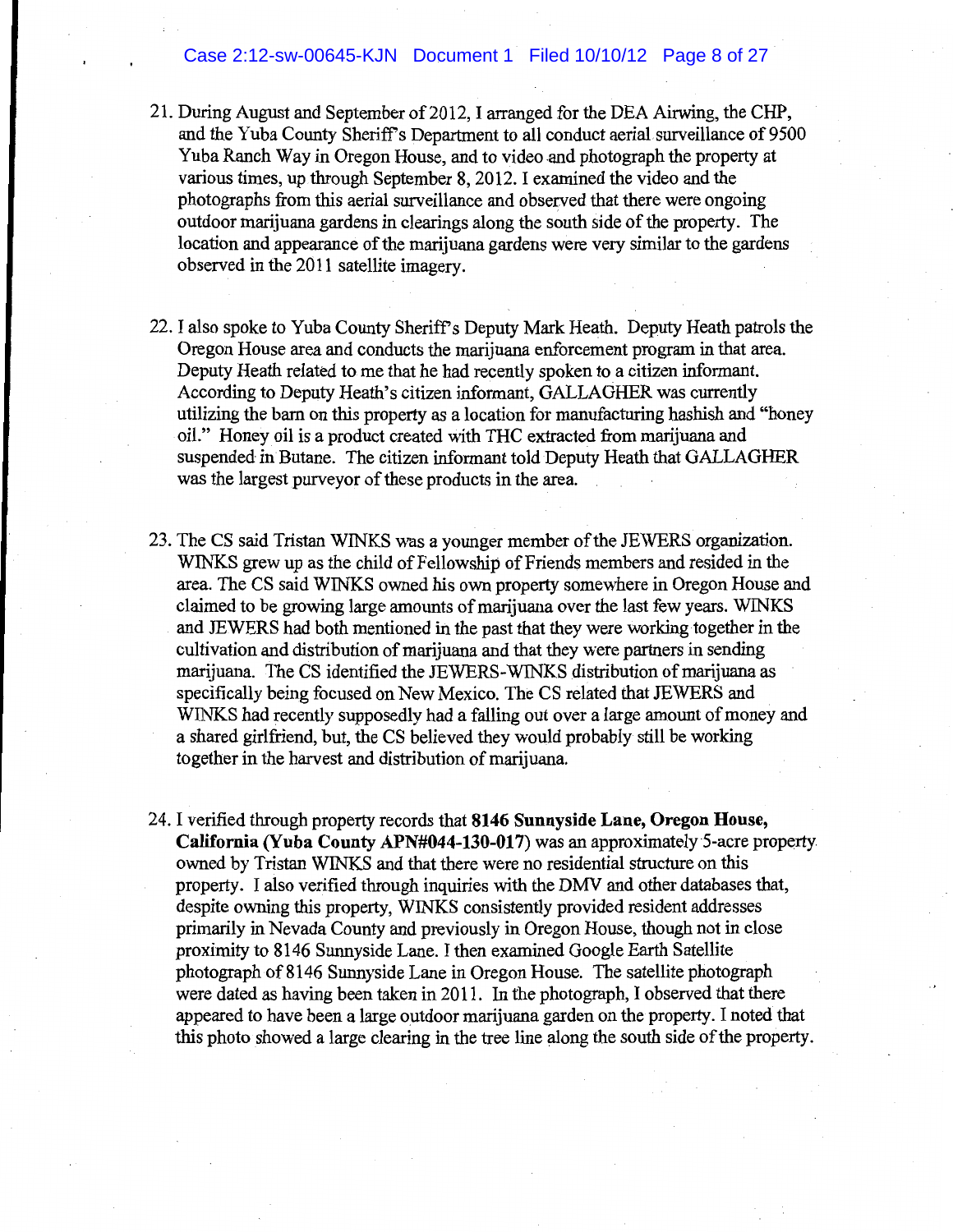### Case 2:12-sw-00645-KJN Document 1 Filed 10/10/12 Page 9 of 27

- 25. During August and September of 2012, I arranged for the DEA Airwing, the CHP, and the Yuba County Sheriff's Department to all conduct aerial surveillance of 8146 Sunnyside Lane, Oregon House, California, and to video and photograph the property at various times, up through September 8, 2012. I examined the video and the photographs from this aerial surveillance and observed that there were ongoing outdoor marijuana gardens in clearings along the south side of the property. The location of the current marijuana gardens is very similar to the gardens captured in by satellite imagery in 2011.
- 26. During August and September of 2012, I arranged for the DEA Airwing, the CHP, and the Yuba County Sheriff's Department to all conduct aerial surveillance of 8146 Sunnyside Lane in Oregon House, and to video and photograph the property at various times, up through Septembr 8, 2012. I examined the video and the photographs from this aerial surveillance and observed there were ongoing outdoor marijuana gardens in clearings along the south side of the property. The current gardens are very similar to the gardens captured by satellite imagery in 2011.
- 27. I learned through multiple database inquiries, property records and inquiries with Parcel Quest (a commercial database which provides assessors maps, satellite boundary lines for parcels and accompanying property records) that the Fellowship of Friends (Fellowship of Friends) property which encompassed a large vineyard area. olive groves, and multi-use buildings along the east side of the 12000 block of Rices Crossing Road south of Oregon House was actually numerous (over ten) contiguous parcels, all of various sizes, encompassing a block of land running from the main entrance north and east up the slopes of the vineyard hillside into subsequently wooded areas above the vineyard. I also observed that there were several ponds, fire roads and trails running throughout these parcels which, altogether, appeared to be over 1700 acres of land. I examined the Google Earth Satellite photographs from 2011 which documented the Fellowship of Friends properties and parcels described above. While I was examining these photographs, I observed numerous obvious outdoor marijuana gardens on properties bordering the large 238-acre Fellowship of Friends owned parcel (Yuba County APN#048-170-068) along the north side of the vineyard area which was primarily wooded and pasture land with an access road running from the vinevard past a holding pond up to where Dixon Hill Road and Candlewood Road meet.
- 28. While examining the 2011 satellite photographs of **Yuba County APN#048-170-068**, I observed a large outdoor marijuana garden which appeared to be located just north of the holding pond on this parcel and west of the access road running through this area. I observed that the plants in the area appeared in close proximity to an apparent residential structure which was accessed from a driveway I verified through ground surveillance was accessed by a gate at 13233 Dixon Hill Road, Dobbins, California (Yuba County APN#048-170-041), a 5-acre property, and that this access road ran south through that property and later bent to the east in the direction of the house, and that the marijuana garden was just east and south of this structure. However, utilizing Parcel Quest satellite photographs and assessors maps, it appeared that the marijuana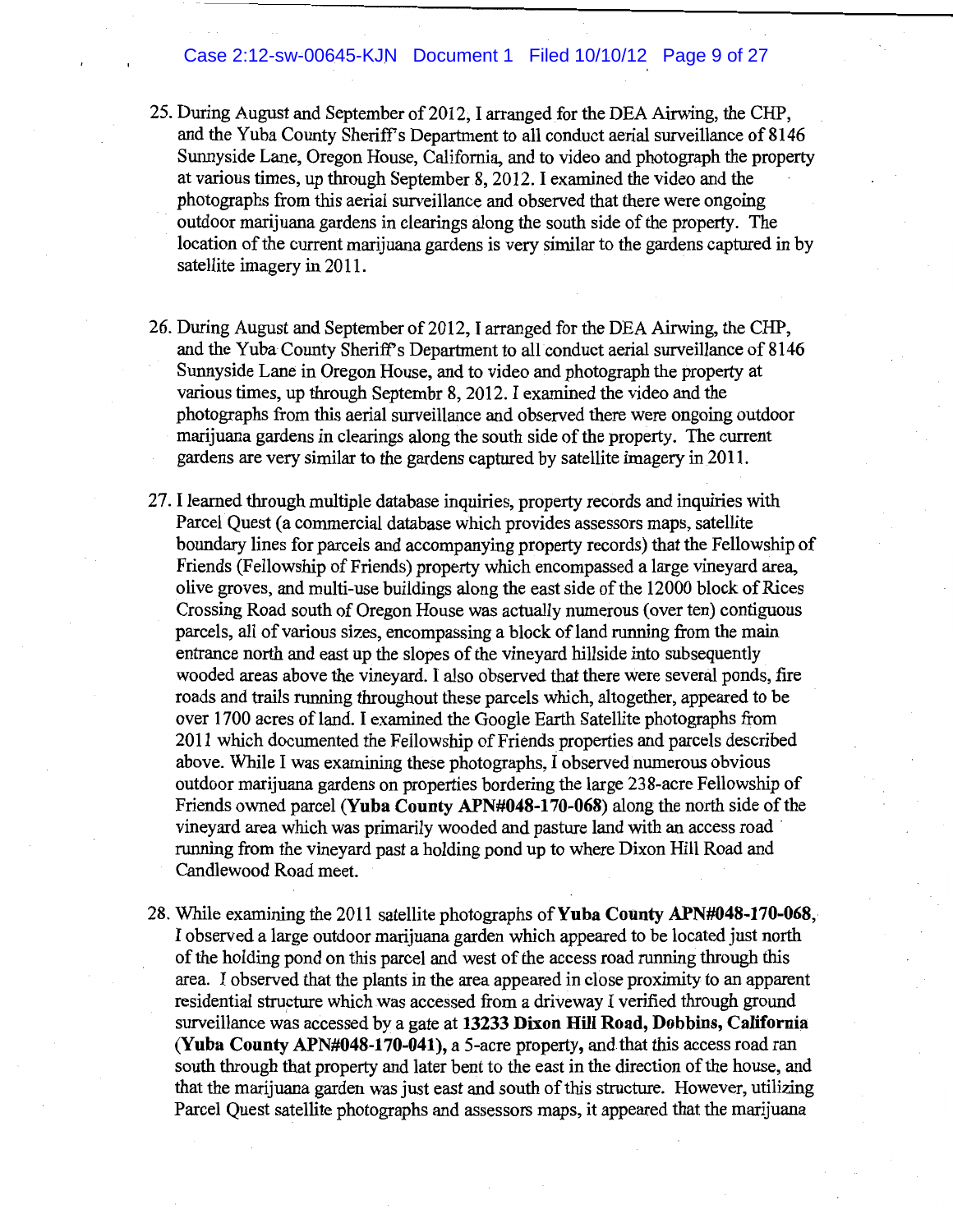### Case 2:12-sw-00645-KJN Document 1 Filed 10/10/12 Page 10 of 27

garden was located on Yuba County APN#048-170-068, which bordered the 13233 Dixon Hill Road property. I noted that the CS had stated that Fellowship of Friends members had, in years past, grown marijuana on the Fellowship of Friends property in this same area, e.g. the wooded area on the hill north of the current vineyards.

- 29. On September 8, 2012, Yuba County Deputy Heath conducted aerial surveillance of Yuba County APN#048-170-068 and Yuba County APN#048-170-041 (13233 Dixon Hill Road, Dobbins, California). Deputy Heath observed outdoor marijuana gardens in this same area. I examined the photographs from this aerial surveillance and observed that there were ongoing outdoor marijuana gardens in clearings in basically the same areas as those documented the previous year by satellite imagery described above. I observed that it appeared that there were marijuana plants in close proximity to the residence structure as well as to the south and west, an area I know from the assessors maps to be the Fellowship of Friends parcel Yuba County APN#048-170-068.
- 30. I learned that 13233 Dixon Hill Road, Dobbins, California (Yuba County APN#048-170-041) was listed as being owned by Ronald V. CARROLL and Susan A. CARROLL of 30384 Crowley Drive, Ocean View, DE. Property records revealed that these individuals apparently own numerous properties (over ten listings) in Delaware, Maryland, Hawaii, and California.

#### Training and Experience Regarding Drug Trafficking and Drug Traffickers

- 31. As a result of my experience and training, I have learned that traffickers who deal in various quantities of controlled substances, or those that assist in that venture, maintain and tend to retain accounts or records of those transactions. Such records detail amounts outstanding, owed, or expended, along with records tending to indicate the identity of co-conspirators. These records may be kept on paper or contained in memory calculators or computers. It is also my experience that these traffickers tend to keep these accounts and records in their residence and in the areas under their control. It is my training and experience, that in the case of drug dealers, evidence is likely to be found where the dealers live. United States v. Angulo-Lopez, 791 F.2d 1394, 1399 (9th Cir. 1986). It is also my training and experience that where criminal activity is long-term or ongoing, equipment and records of the crime will be kept for some period of time. United States v. Greany, 929 F.2d 523, 525 (9th Cir. 1991).
- 32. Based upon my experience and training, I have learned that drug traffickers often place their assets in names other than their own to avoid detection of those assets by law enforcement and the Internal Revenue Service (IRS); that those persons are commonly family members, friends, and associates who accept title of assets to avoid discovery and detection; that traffickers also often place assets in the ownership of corporate entities to avoid detection by law enforcement agencies and although these assets are in other individual(s) or corporate names, the traffickers continue to use these assets and exercise dominion and control over them. Typically traffickers keep records of those registrations and transactions in their residence.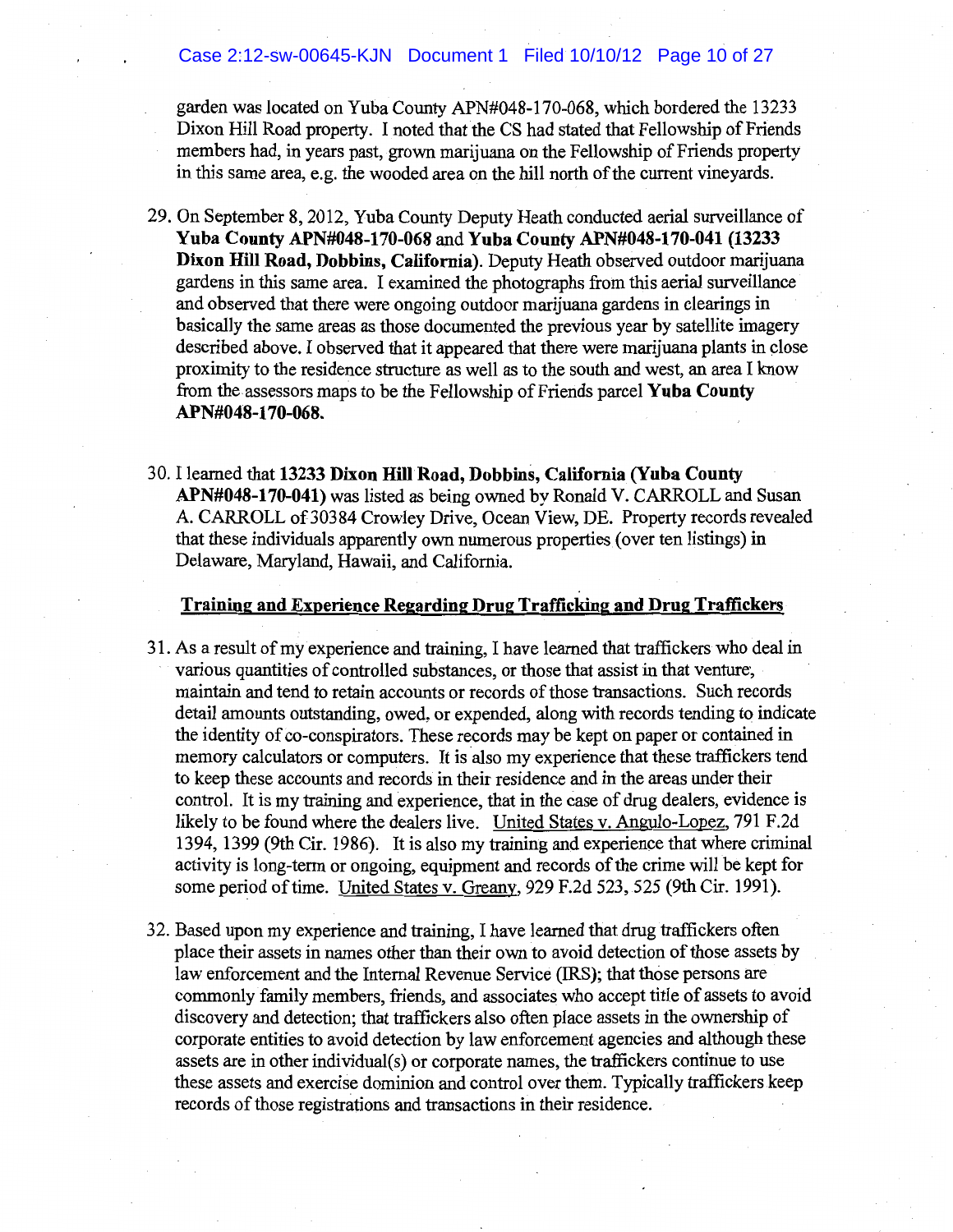## Case 2:12-sw-00645-KJN Document 1 Filed 10/10/12 Page 11 of 27

- 33. I have learned that large-scale drug traffickers often have on hand large amounts of United States currency in order to maintain and finance their ongoing business. It has been my experience that drug traffickers often keep large sums of currency, caches of drugs, financial instruments, precious metals, jewelry, automobiles and other items of value and/or proceeds of drug transactions, including evidence of financial transactions related to obtaining, transferring, secreting or spending large sums of money acquired from engaging in the acquisition and distribution of controlled substances in their residence or in the areas under their control.
- 34. In my experience, traffickers commonly have in their possession, that is, on their person, at their residence and in the areas under their control, firearms, including but not limited to handguns, pistols, revolvers, rifles, shotguns, machine guns and other weapons. Such firearms are used to protect and secure a traffickers property. Such property may include, but is not limited to, narcotics and other dangerous drugs, jewelry, narcotic paraphernalia, books, records, ledgers and quantities of currency.
- 35. In my experience, traffickers commonly have in their possession, that is on their person, at their residences, and their vehicles, and in the areas under their control and which they have free and ready access to, narcotics, including but not limited to marijuana, which they intend to distribute. It is my experience that these drug traffickers commonly utilize these areas (vehicles, residences, properties, etc.) as locations to conceal their narcotics from law enforcement.
- 36. In my experience, drug traffickers may take or cause to be taken, photographs or videotapes of themselves, their associates, their property, and their product. Such traffickers often maintain photographs and/or videotapes at their residence or in the areas under their control.
- 37. In my experience, large scale traffickers often maintain in their possession and at their residence fictitious identification, including but not limited to, driver's licenses, employment cards, insurance cards, social security cards, certificates of birth and passports which are obtained by the traffickers and utilized in an effort to prevent law enforcement identification of the traffickers and their drug trafficking activities.
- 38. In my experience, drug traffickers often utilize vehicles in which to transport and distribute controlled substances in facilitation of their trafficking activities. It has also been my experience that traffickers will also utilize vehicles as locations in which to store controlled substances prior to distribution. During prior investigations, I have observed that drug traffickers will often utilize vehicles registered in the names of individuals other then themselves in an effort to avoid detection by law enforcement.
- 39. In addition, these traffickers tend to attempt to legitimize their assets by establishing domestic and foreign businesses, by creating shell corporations, by utilizing bank haven countries and attorneys specializing in drafting and establishing such entities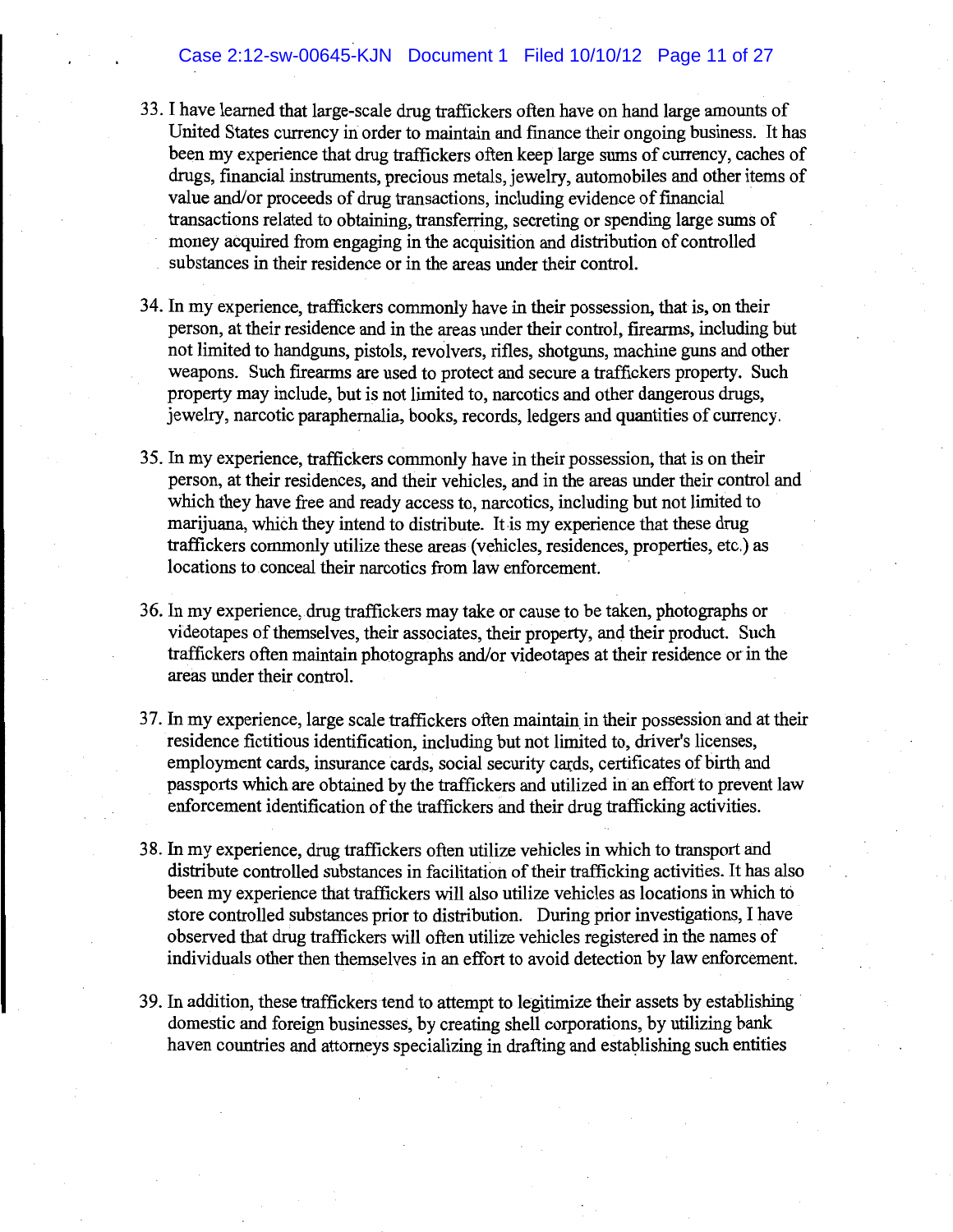employed to "launder" the proceeds derived from the distribution of controlled substances.

Case 2:12-sw-00645-KJN Document 1 Filed 10/10/12 Page 12 of 27

- 40. In establishing these entities, the traffickers often must travel to meetings in foreign countries as well as domestically. As a result of that travel, records are generated reflecting travel by commercial and private aircraft, Commercial Ocean and private vessels as well as common carrier(s).
- 41. Individuals involved in the distribution of marijuana often make, or cause to be made, pictures, videos, movies, compact discs, floppy discs, or other such items which are or contain photographic or digital images in order to memorialize their marijuana distribution, use, possession, or any other activities surrounding their marijuana trafficking activities, and that such items often identify co-conspirators in their marijuana trafficking activities.
- 42. It has been my experience in the past that when suspects utilize mobile telephones to communicate with cooperating individuals or undercover agents to set up the marijuana deals, records relating to these activities will be found stored in the cellular telephone.
- 43. Further, as part of my training and experience, which has included participating in numerous investigations of clandestine marijuana cultivators as well as the execution of over one hundred search warrants with regards to the cultivation of marijuana, I have found that in addition to the location of marijuana in all various forms, including growing plants, harvested plants or stalks, or drying, dried, or processed marijuana, marijuana seeds and/or marijuana plant clones, there is a large amount of equipment and tools associated with and used for the cultivation (both outdoor and indoor), use, storage, or processing of marijuana, such as:

Irrigation devices, garden hoses, water buckets, five gallon buckets, ground timing devices, electronic watering devices, aerators, PVC pipe, water storage drums, water tanks, hose filter fittings, valves, water pumps, lights, timers, power packs, power cords, extension cords, generators, air conditioning units, fans, heat pumps, shovels, rakes, brush clearing equipment, handsaws, pruning shears, hand-held sprayers, inline fertilizer/water tanks, herbicides, starter pots, planter pots, grow pots, alligator clips, baggies, rolling papers, cigarette packs, small medicine containers, glass and plastic vials, rolled up papers for holding seeds, sifters, scales and other weighing devices, drying screens, paper bags, pouches, backpacks, burlap bags, plastic storage containers; this equipment may include instructional books and/or magazines for growing marijuana, such as: High Times, Marijuana Growers Guides, Sinsemillia Tips, Marijuana Potency, Marijuana Botany, Marijuana, and other marijuana publications...

44. I know that narcotics traffickers use mobile telephones to communicate with one another, either by voice or text message. Mobile telephones preserve in their memory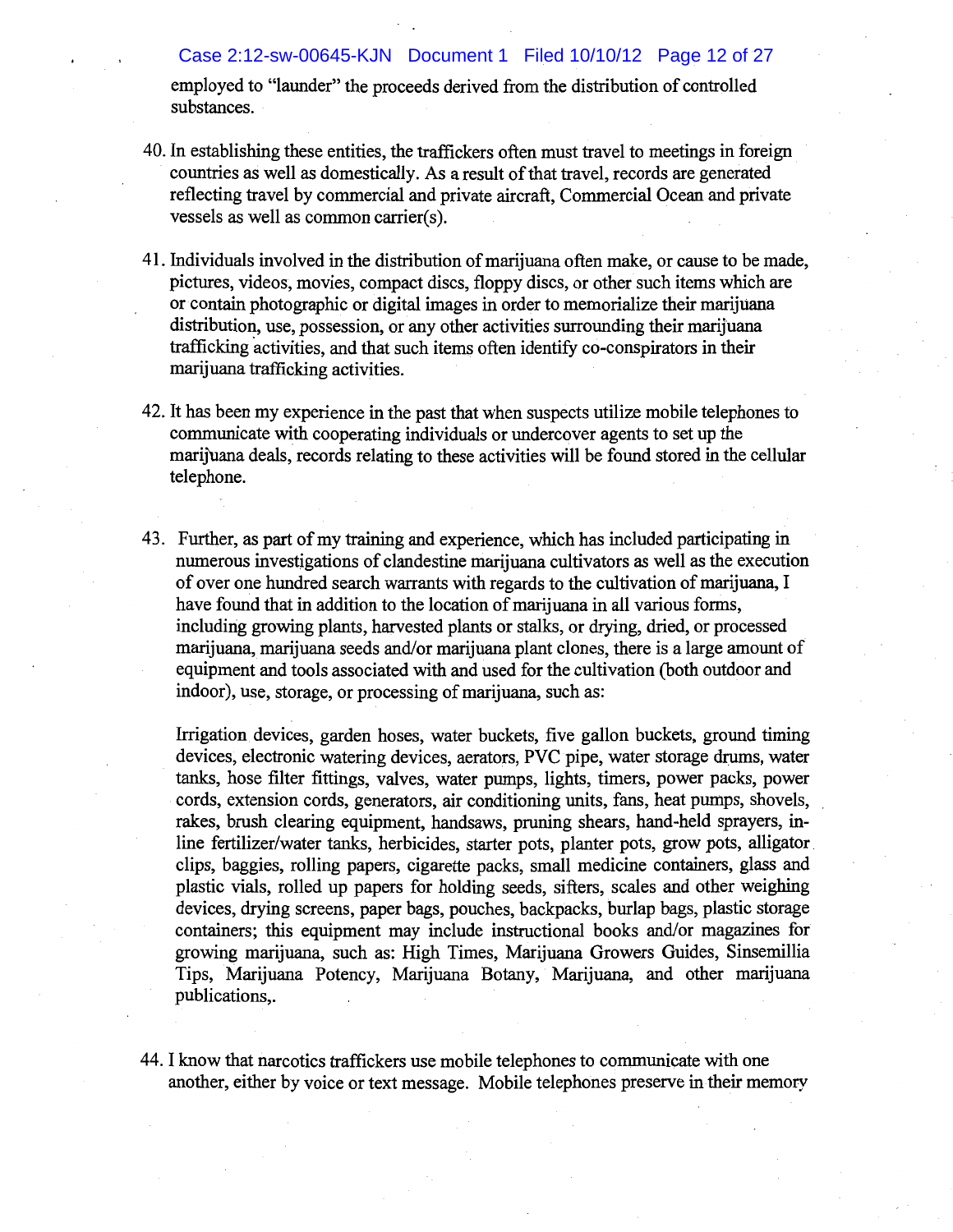## Case 2:12-sw-00645-KJN Document 1 Filed 10/10/12 Page 13 of 27

a history of incoming, outgoing, and missed calls, which can lead to evidence of the telephone numbers of other narcotics traffickers and the dates and times that they and/or the mobile telephone user dialed one another's telephones. Mobile telephones also contain in their memory a telephone book. This allows the user to store telephone numbers and other contact information; the information stored in a telephone used by a narcotics trafficker is evidence of the associations of the narcotics trafficker, some of which are related to his or her illegal business. Mobile telephones also contain in their memory text messages sent, received, and drafted by the mobile telephone user. The text message history of a narcotics trafficker's mobile telephone can contain evidence of narcotics trafficking because it shows the communications or planned communications of a narcotics trafficker and the telephone numbers of those with whom the narcotics trafficker communicated or intended to communicate. Mobile telephones also have a voicemail function that allows callers to leave messages when the telephone user does not answer. Narcotics traffickers sometimes leave voice messages for each other and this is evidence both of their mutual association and possibly their joint criminal activity. Mobile telephones can also contain other user-entered data files such as "to-do" lists, which can provide evidence of crime when used by a narcotics trafficker. Mobile telephones can also contain photographic data files, which can be evidence of criminal activity when the user was a narcotics trafficker who took pictures of evidence of crime. Mobile telephone companies also store the data described in this paragraph on their own servers and associate the data with particular users' mobile telephones.

- 45. The description of the parcels in Attachment A must take into account that each of the locations consists of rural and undeveloped land. Based upon law enforcement's limited access to the large parcel described in this Affidavit, agents may encounter subdivisions of the parcels that cannot be anticipated. In this case, DEA and assisting law enforcement agencies were only to observe the parcel by conducting aerial surveillance of the properties identified in **Attachment A**. Agents have had to limit their observations of the parcel to aerial and limited physical surveillance in order to avoid being detected by the person or persons currently cultivating marijuana for further distribution at this time. If agents encounter unexpected structures on any of the parcels in **Attachment** A during execution of this warrant, I respectfully request authority to search for contraband and seize any such contraband located in any buildings or temporary structures discovered on any of the parcels during execution of this search warrant. United States v. Alexander, 761 F.2d 1294, 1300-01 (9th Cir. 1985).
- 46. As described above and in Attachment A, this Affidavit seeks permission to search and seize things that are related to the ongoing marijuana cultivation and marijuana distribution operation, in whatever form such things are stored. Based on my knowledge, training, and experience, I know that electronic devices can store information for long periods of time. Even when a user deletes information from a device, it can sometimes be recovered with forentics tools. Similarly, things that have been viewed via the Internet are typically stored for some period of time on the device. This information can sometimes be recovered with forensics tools.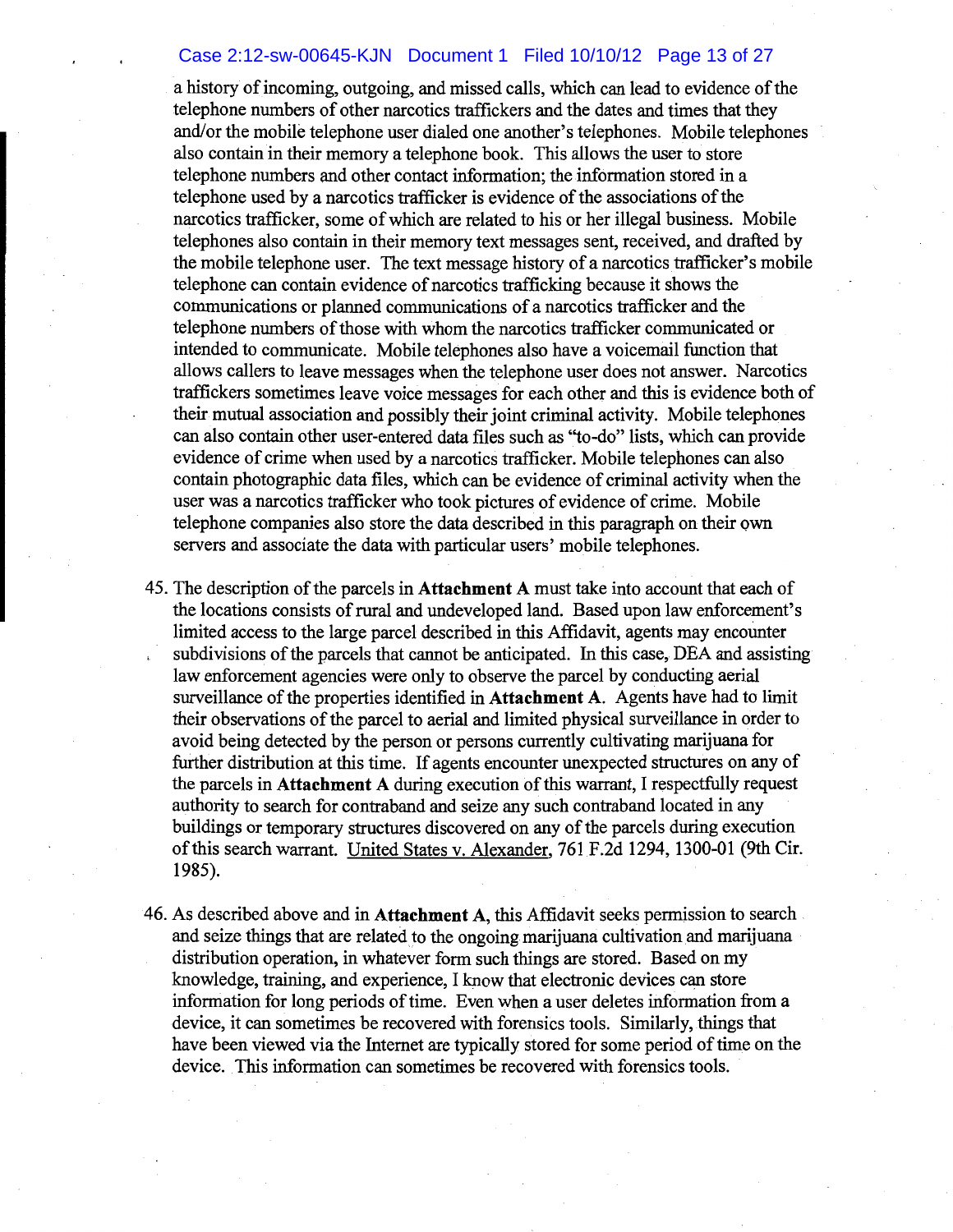### Conclusion

- 47. It is my opinion, based on my training and experience, and the training and experience of other law enforcement investigators to whom I have spoken, that the items listed in **Attachment B** are items most often associated with the manufacture and distribution of controlled substances, including marijuana, as well as the proceeds from such illegal operations.
- 48. The facts set forth in this Affidavit are known to me as a result of my personal participation in this investigation, through conversations with other agents and detectives who have participated in this investigation, and from reviewing official reports, documents, and other evidence obtained as a result of this investigation. This Affidavit is not an exhaustive enumeration of the facts that I have learned during the course of this investigation but, instead, are facts that I believe support a finding of probable cause to search the requested location.
- 49. Based on my experience and training, and after consulting with other law enforcement officers experienced in drug investigations, I know that individuals involved in drug dealing often maintain at their residences, vehicles, and their persons the items described in Attachment B. Individuals involved in drug dealing also often maintain paraphernalia for packaging, weighing, cutting, testing, distributing, and identifying controlled substances. Therefore, I am requesting authority to seize all the items listed in Attachment B to this Affidavit and incorporated here by reference.
- 50. In this case, the facts set forth in this Affidavit demonstrate probable cause to believe that the locations listed in **Attachment** A to this Affidavit contains evidence of a crime, contraband, fruits of a crime, and other items illegally possessed, property designed for use, intended for use, or used in committing a crime, specifically Andreas JEWERS and his co-conspirators and their ongoing collective effort to manufacture and distribute marijuana in violation of 21 U.S.C. §§ 846 and 841(a)(1).
- 51. Therefore, based upon this Affidavit, I respectfully request authority to search the locations set forth in Attachment A to this Affidavit, specifically:
	- A. 9305 Sweetwater Trail, Oregon House, California (Yuba APN#048-240-058); a property owned by Andreas JEWERS;
	- B. 9156 Nadowa Trail, Oregon House, California (Yuba APN#048-050-012); a property owned by Juan Jose DOMINGO;
	- C. 13691 Concord Trail, Oregon House, California (Yuba County APN#048-090-031); a property owned by Elizabeth STEFANI;
	- D. 9500 Yuba Ranch Way, Oregon House, California (Yuba APN#048-070-020); a property owned by John GALLAGHER;
	- E. 8146 Sunnyside Lane, Oregon House, California (Yuba County APN#044-130-017); a property owned by Tristan WINKS;
	- F. 13233 Dixon Hill Road, Dobbins, California (Yuba County APN#048-170-041); a property owned by Ronald V. CARROLL and Susan A. CARROLL;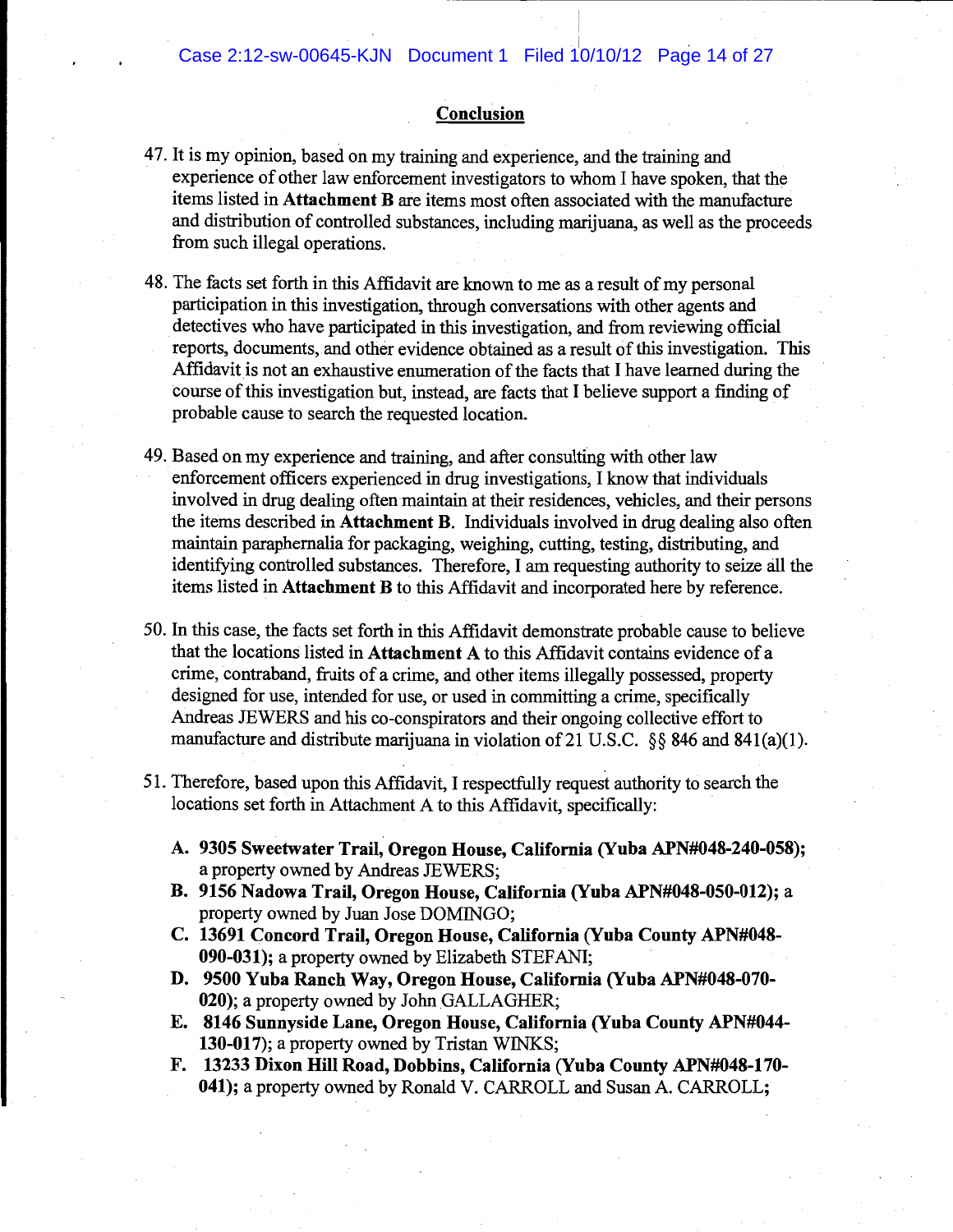### Case 2:12-sw-00645-KJN Document 1 Filed 10/10/12 Page 15 of 27

- G. No Address, Yuba County APN#048-170-068; a property owned by the Fellowship of Friends Inc.; and
- H. All vehicles over which any owner, occupant, or resident of the premises has dominion and control, as determined by agent's observation of such person operating or accessing vehicle; DMV records showing ownership or use of the vehicle; witness statements establishing ownership or use of the vehicle; or car keys to operate the vehicle found in the actual or constructive possession of such person.
- 52. I further request authority to seize the items listed in Attachment B to this Affidavit and incorporated here by reference.

I swear under penalty of perjury, that the foregoing information is true and correct to the best of my knowledge, information and belief.

Brian Nehring, Special Agent Drug Enforcement Administration

Sworn to and subscribed before me on the  $14$  day of September 2012

Honorable Kendáll J. Newman United States Magistrate Judge

Approved as to form:

Jason Hitt

Assistant U.S. Attorney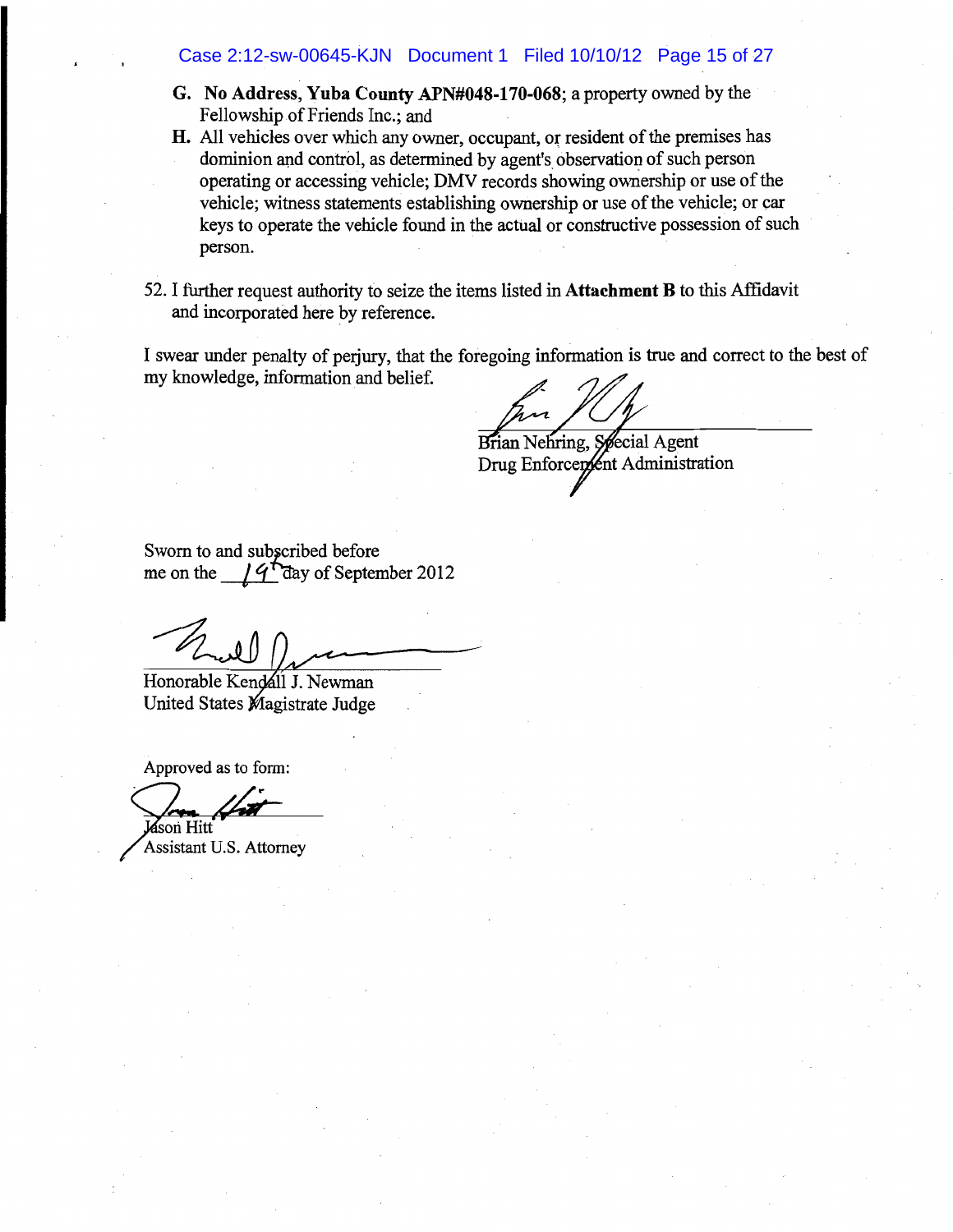## Attachment A: Description of Locations to be Searched

- 1. 9305 Sweetwater Trail, Oregon House, California (Yuba APN#048-240-058); an approximately 15-acre property owned by Andreas JEWERS located along the west side of Sweetwater Trail at the intersection of Amoruso Lane, accessed by a metal gate with a large tan building with a brown roll-up door immediately west of the gate, including any and all buildings or temporary structures discovered on this property that may contain items set forth in Attachment B:
- 2. 9156 Nadowa Trail, Oregon House, California (Yuba APN#048-050-012); an approximately 15-acre property owned by Juan Jose DOMINGO located at the east end terminus of Nadowa Trail, accessed by a metal gate with the numerals 9156 affixed on a wooden placard to the left, including any and all buildings or temporary structures discovered on this property that may contain items set forth in Attachment B;
- 3. 13691 Concord Trail, Oregon House, California (Yuba County APN#048-090-031); an approximately 5-acre property owned by Elizabeth STEFANI located at the north end terminus of Concord Trail, with a wooden placard with "13961 Concord Trail" to the left at the top of the driveway, with a low single-story residential structure at the west end of the property, including any and all buildings or temporary structures discovered on this property that may contain items set forth in Attachment  $B$
- 4. 9500 Yuba Ranch Way, Oregon House, California (Yuba APN#048-070-020); an approximately 15-acre property owned by John GALLAGHER located along the south side of Yuba Ranch Way, accessed by a gravel driveway running south, with a post to the left of the driveway displaying the numerals 9500, including any and all buildings or temporary structures discovered on this property that may contain items set forth in Attachment B;
- 5. 8146 Sunnyside Lane, Oregon House, California (Yuba County APN#044-130-017); an approximately 5-acre property owned by Tristan WINKS, located along the south side of Sunnyside Lane, accessed by a dirt road and a chain-gate, no residential structures, including any and all buildings or temporary structures discovered on this property that may contain items set forth in Attachment B;
- 6. 13233 Dixon Hill Road, Dobbins, California (Yuba County APN#048-170-041); an approximately 5-acre property owned by Ronald V. CARROLL and Susan A. CARROLL, located at the south terminus of Dixon Hill Road at Candlewood Lane,, accessed by a metal gate with the numerals 13233 affixed to the fence to the left, including any and all buildings or temporary structures discovered on this property that may contain items set forth in Attachment B;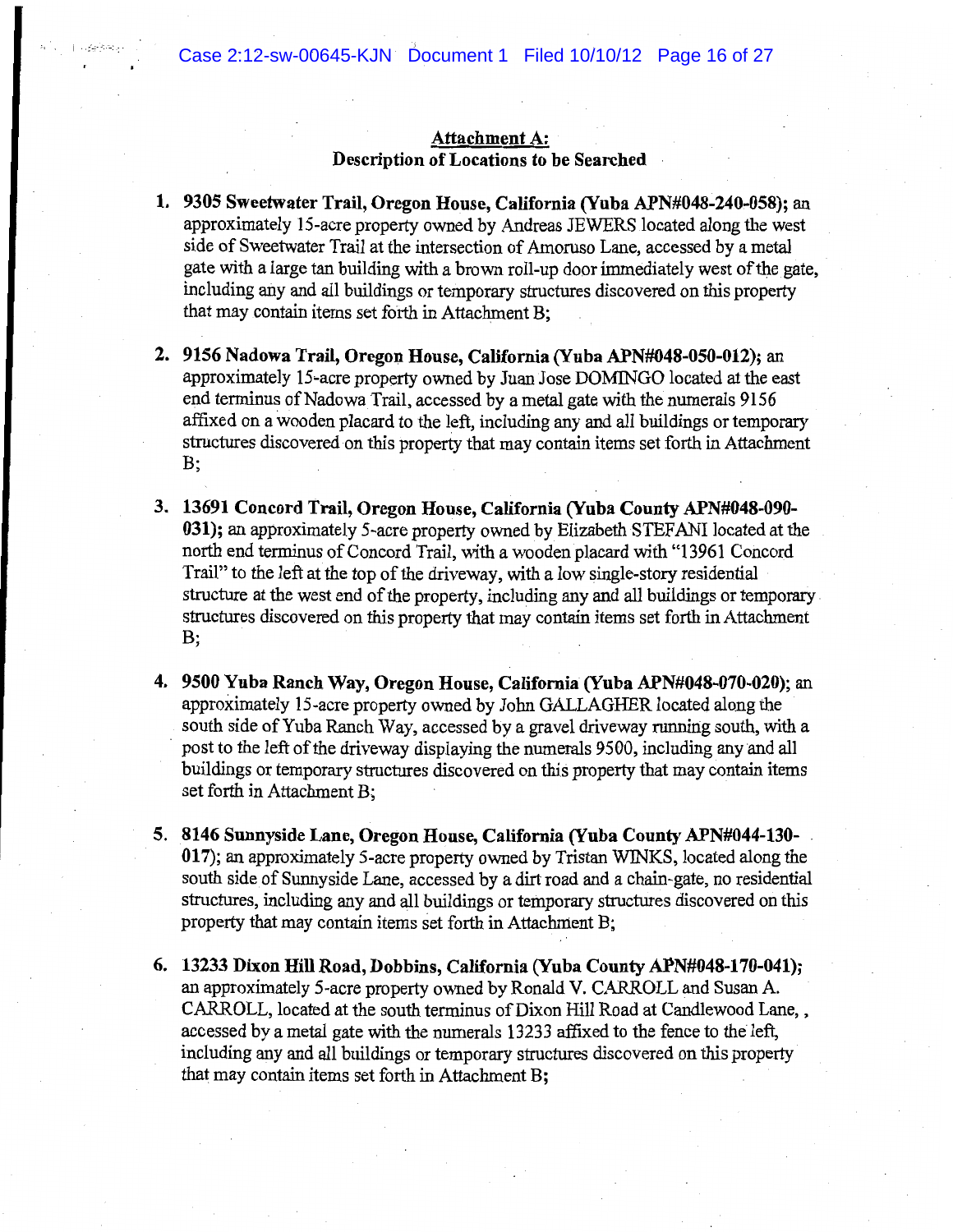- 7. Yuba County APN#048-170-068, no address; an approximately 233-acre property owned by the Fellowship of Friends Inc., no structures, heavily wooded area with holding pond and fire road accessed by a metal gate on the south side of Candlewood Lane, including any and all buildings or temporary structures discovered on this property that may contain items set forth in Attachment B;
- 8. All vehicles over which any owner, occupant, or resident of the premises has dominion and control, as determined by agent's observation of such person operating or accessing vehicle; DMV records showing ownership or use of the vehicle; witness statements establishing ownership or use of the vehicle; or car keys to operate the vehicle found in the actual or constructive possession of such person.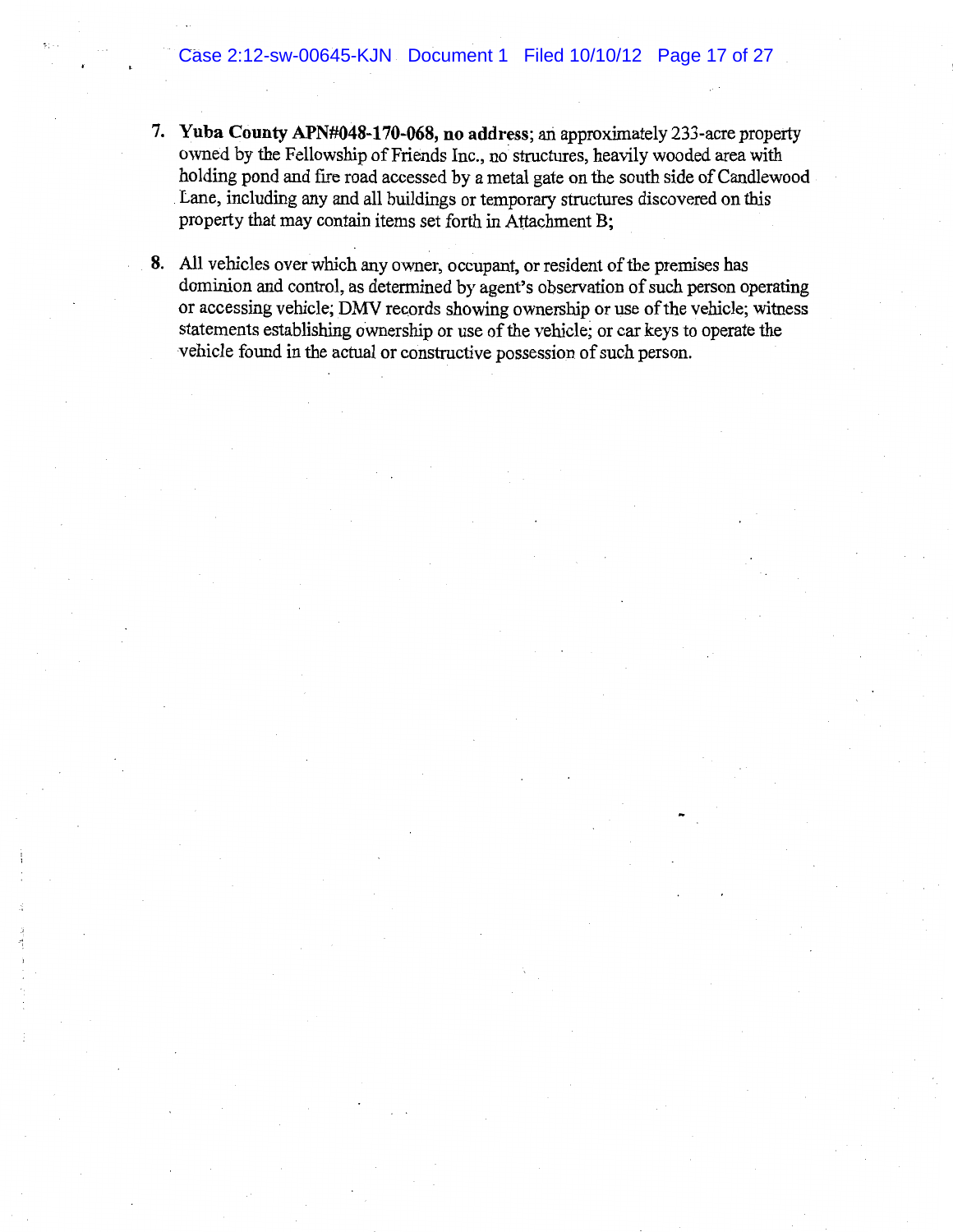## **Attachment B:** Description of Items to be Seized

Agents are authorized to search and seize property that constitutes evidence, fruits, and instrumentalities of violations of the following federal statutes (the "Target Offenses"), currently being committed by Andreas JEWERS and his co-conspirators engaged in criminal activities at the locations identified in Attachment A:

Title 21 U.S.C. Section 846 – Conspiracy to Manufacture and Distribute Marijuana and Marijuana Plants.

As further described in the Affidavit, the specific evidence, fruits, and instrumentalities of the Target Offenses for which agents may search includes and is limited to the following items that are located and connected to the Target Offenses:

- A. Marijuana in various forms, including growing plants, harvested plants or stalks, or drying, dried, or processed marijuana.
- **B.** Marijuana seeds and/or marijuana plant clones. Any other controlled substances and/or contraband discovered during service of this warrant.
- C. Equipment and tools associated with and used for the cultivation, use, storage, or processing of marijuana, including but not limited to:
	- 1. Irrigation devices, garden hoses, water buckets, five gallon buckets, ground timing devices, electronic watering devices, aerators, PVC pipe, water storage drums, water tanks, hose filter fittings, valves, water pumps, lights, timers, power packs, power cords, extension cords, generators, air conditioning units, fans, heat pumps, shovels, rakes, brush clearing equipment, handsaws, pruning shears, hand-held sprayers, inline fertilizer/water tanks, herbicides, starter pots, planter pots, grow pots, alligator clips, baggies, rolling papers, cigarette packs, small medicine containers, glass and plastic vials, rolled up papers for holding seeds, sifters, scales and other weighing devices, drying screens, paper bags, pouches, backpacks, burlap bags, plastic storage containers: and
	- 2. Books and/or magazines for growing marijuana, such as: High Times, Marijuana Growers Guides, Sinsemillia Tips, Marijuana Potency, Marijuana Botany, Marijuana, and other publications used to facilitate the cultivation and distribution of marijuana.
- D. United States and foreign currency derived from the sale of marijuana in violation of 21 U.S.C.  $\S$ § 846 and 841(a)(1).
- Ε. Narcotics or money ledgers, narcotics distribution or customer lists, narcotics supplier lists, correspondence, notation logs, receipts, journals, books, pay and

Title 21 U.S.C. Section  $841(a)(1)$  – Manufacture of Marijuana and Marijuana Plants; and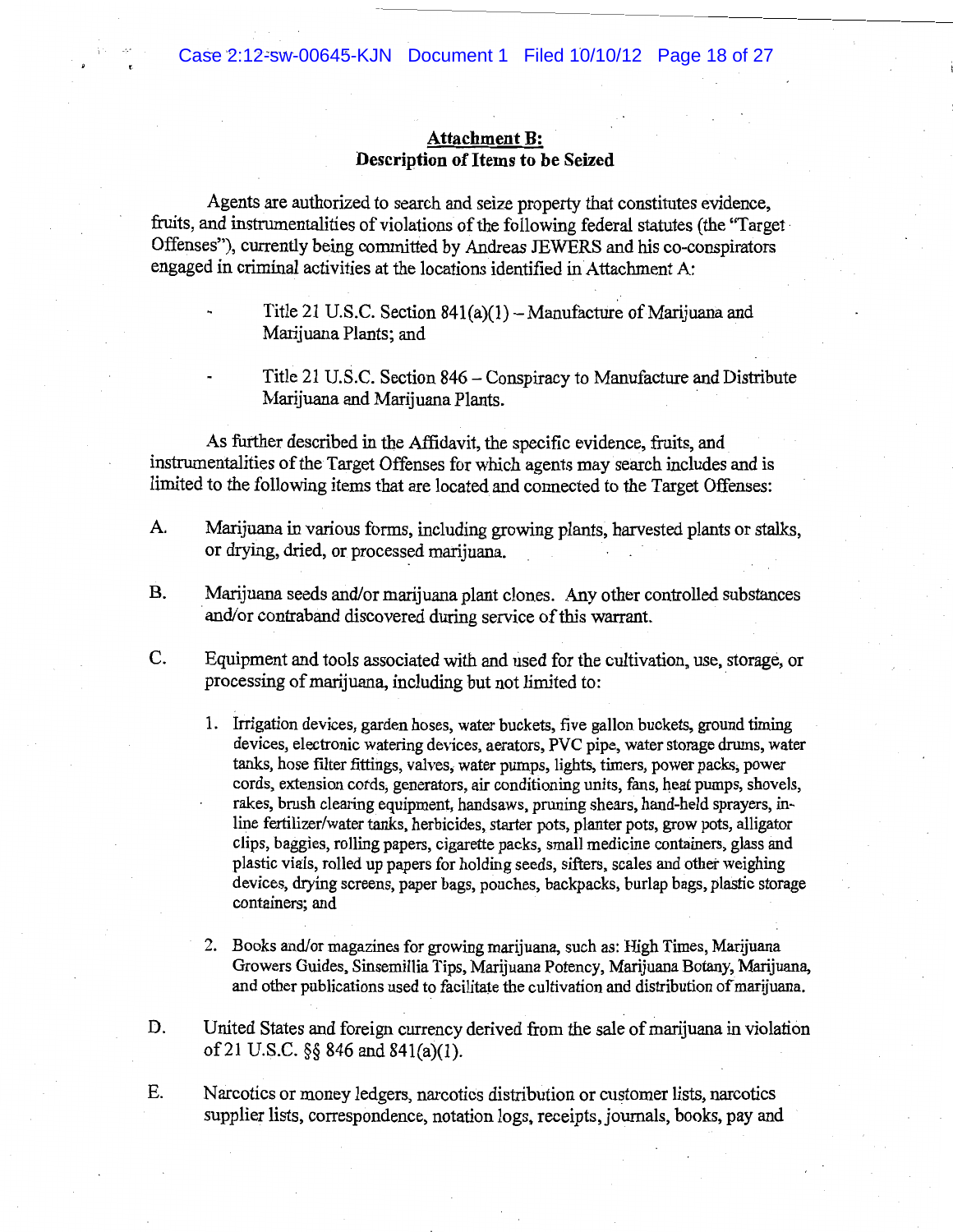owe sheets, records and other documents noting the price, quantity, date and/or times when narcotics were purchased, possessed, transferred, distributed, sold or concealed; computer disks, computer printouts, computer codes and computer programs in addition to computer hard disks, computer screens, CD/DVD disks, computer keyboards, directory disks which would reveal the receipt of proceeds from narcotic distribution and the transfer, investment, control, and disposition of those proceeds.

- F. Bank account records, wire transfer records, bank statements and records, money drafts, letters of credit, safety deposit keys and records, money wrappers, money containers, income tax returns, and records of financial transfers which reflect the money generated from the sale of narcotics in violation of 21 U.S.C.  $\&$  846 and  $841(a)(1)$ .
- G. Telephone paging devices, beepers, mobile phones, car phones, answering machines and tapes, and other communication devices which could be used to participate in a conspiracy to distribute controlled substances in violation of 21 U.S.C.  $\S$ § 846 and 841(a)(1).
- H. Personal telephone and address books and listings, letters, cables, telegrams, telephone bills, photographs, audio and video tapes, personal notes and other items reflecting names, addresses, telephone numbers, communications, and illegal activities of associates in the trafficking of controlled substances.
- I. Financial Instruments purchased with large amounts of currency derived from the sale of controlled substances, including travelers checks, bonds, stock certificates, money orders and cashier's checks, passbooks, bank checks, bank deposit tickets, certificates of deposit, and memoranda and other items evidencing the obtaining, secreting, transfer, concealment, and/or expenditure of money; money counting machines, money wrappers and bags.
- J. Records, documents, and deeds reflecting the purchase or lease/rent of real estate, vehicles, precious metals, jewelry, or other items obtained with the proceeds of the sales of controlled substances.
- K. Records, items, and documents reflecting travel for the purpose of participating in narcotics trafficking, including airline tickets, credit card receipts, travel vouchers, hotel and restaurant receipts, canceled checks, maps and written directions to locations.
- L. Handguns, shotguns, rifles, explosives, and other firearms/incendiary devices and ammunition that may be used to facilitate the distribution or possession of, with the intent to distribute controlled substances.
- M. Indicia of occupancy, residency, control, or ownership of the premises and things described in this warrant, such as utility bills, telephone bills, loan payment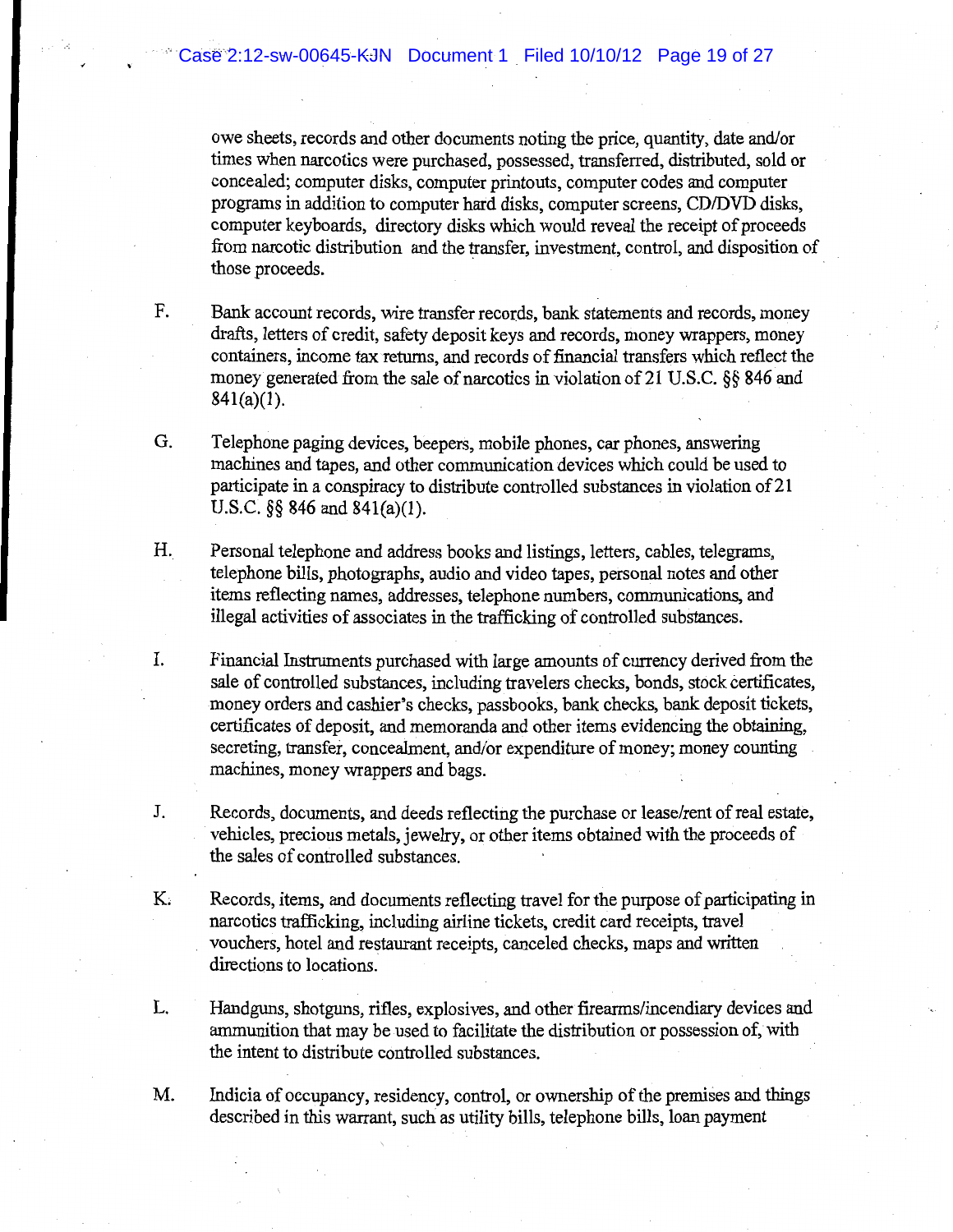receipts, rent documents, canceled envelopes and keys, photographs, and bank records.

N.

All bulk marijuana located on the scene may be destroyed except for representative samples taken in accordance with normal DEA policy.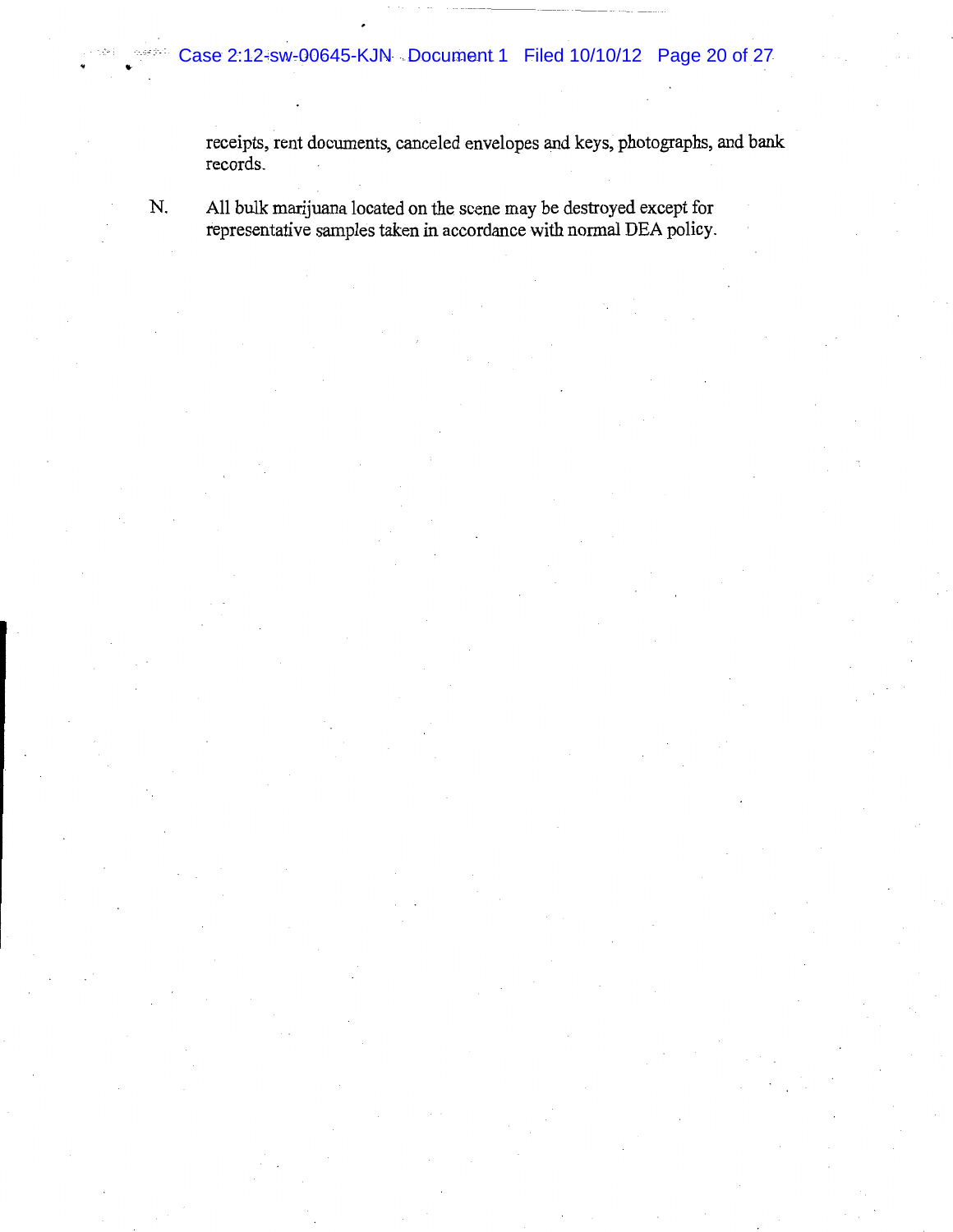| Case 2:12-sw-00645-KJN  Document 1  Filed 10/10/12  Page 21 of 27<br>AO 93،<br>(Rev. 12/03) Search Warrant                                                                                                                                                                                                                                                                                                                                                                                                                                                                                              |                                                 |                                        |
|---------------------------------------------------------------------------------------------------------------------------------------------------------------------------------------------------------------------------------------------------------------------------------------------------------------------------------------------------------------------------------------------------------------------------------------------------------------------------------------------------------------------------------------------------------------------------------------------------------|-------------------------------------------------|----------------------------------------|
|                                                                                                                                                                                                                                                                                                                                                                                                                                                                                                                                                                                                         | <b>UNITED STATES DISTRICT COURT</b>             |                                        |
| Eastern                                                                                                                                                                                                                                                                                                                                                                                                                                                                                                                                                                                                 | District of                                     | California                             |
| In the Matter of the Search of<br>(Name, address or brief description of person or property to be searched)<br>9500 Yuba Ranch Way, Oregon House, California<br>(Yuba APN#048-070-020); including any/all<br>buildings, temporary structures discovered on this<br>property that may contain items set forth in<br>Attachmement B; All vehicles over which any owner,<br>occupant, or resident of the premises has dominion<br>and control, as determined by agent's observation.                                                                                                                       | Case Number:                                    | <b>SEARCH WARRANT</b><br>12 SW 645 KJN |
|                                                                                                                                                                                                                                                                                                                                                                                                                                                                                                                                                                                                         |                                                 |                                        |
| <b>Brian Nehring</b><br>TO:                                                                                                                                                                                                                                                                                                                                                                                                                                                                                                                                                                             | and any Authorized Officer of the United States |                                        |
| Affidavit(s) having been made before me by                                                                                                                                                                                                                                                                                                                                                                                                                                                                                                                                                              | <b>DEA Special Agent</b><br>Affiant             | who has reason to believe              |
| $\Box$ on the person of, or $\Box$ on the premises known as (name, description and/or location)<br>that                                                                                                                                                                                                                                                                                                                                                                                                                                                                                                 |                                                 |                                        |
| Please See ATTACHMENT A,                                                                                                                                                                                                                                                                                                                                                                                                                                                                                                                                                                                |                                                 |                                        |
|                                                                                                                                                                                                                                                                                                                                                                                                                                                                                                                                                                                                         |                                                 |                                        |
| Eastern<br>in the<br>concealed a certain person or property, namely (describe the person or property)<br>Please See ATTACHMENT B, which is evidence of a crime, contraband, fruits of a crime, and other items illegally                                                                                                                                                                                                                                                                                                                                                                                | District of                                     | California<br>there is now             |
| possessed in committing a crime, specifically, manufacture of marijuana and conspiracy to manufacuture marijuana,<br>a Schedule I Controlled Substance, all in violation of 21 U.S.C. §§ 846 and 841(a)(1).                                                                                                                                                                                                                                                                                                                                                                                             |                                                 |                                        |
| I am satisfied that the affidavit(s) and any record testimony establish probable cause to believe that the person or property so described<br>is now concealed on the person or premises above-described and establish grounds for the issuance of this warrant.                                                                                                                                                                                                                                                                                                                                        |                                                 |                                        |
| YOU ARE HEREBY COMMANDED to search on or before                                                                                                                                                                                                                                                                                                                                                                                                                                                                                                                                                         |                                                 |                                        |
| (not to exceed 10 days) the person or place named above for the person or property specified, serving this warrant and making the<br>$\Box$ in the daytime - 6:00 AM to 10:00 P.M. $\Box$ at anytime in the day or night as I find reasonable cause has been<br>search<br>established and if the person or property be found there to seize same, leaving a copy of this warrant and receipt for the person<br>or property taken, and prepare a written inventory of the person or property seized and promptly return this warrant to<br>Kendall J. Newman<br>U.S. Magistrate Judge (Rule $41(f)(4)$ ) |                                                 | as required by law.                    |
|                                                                                                                                                                                                                                                                                                                                                                                                                                                                                                                                                                                                         |                                                 |                                        |
|                                                                                                                                                                                                                                                                                                                                                                                                                                                                                                                                                                                                         |                                                 |                                        |
| 446                                                                                                                                                                                                                                                                                                                                                                                                                                                                                                                                                                                                     | at                                              | Sacramento, California                 |
| U.S. Magistrate Judge Kendall J. Newman                                                                                                                                                                                                                                                                                                                                                                                                                                                                                                                                                                 | City and Stat                                   |                                        |

 $\begin{bmatrix} 1 \\ 1 \end{bmatrix}$ 

 $\mathbf{r}$ 

f,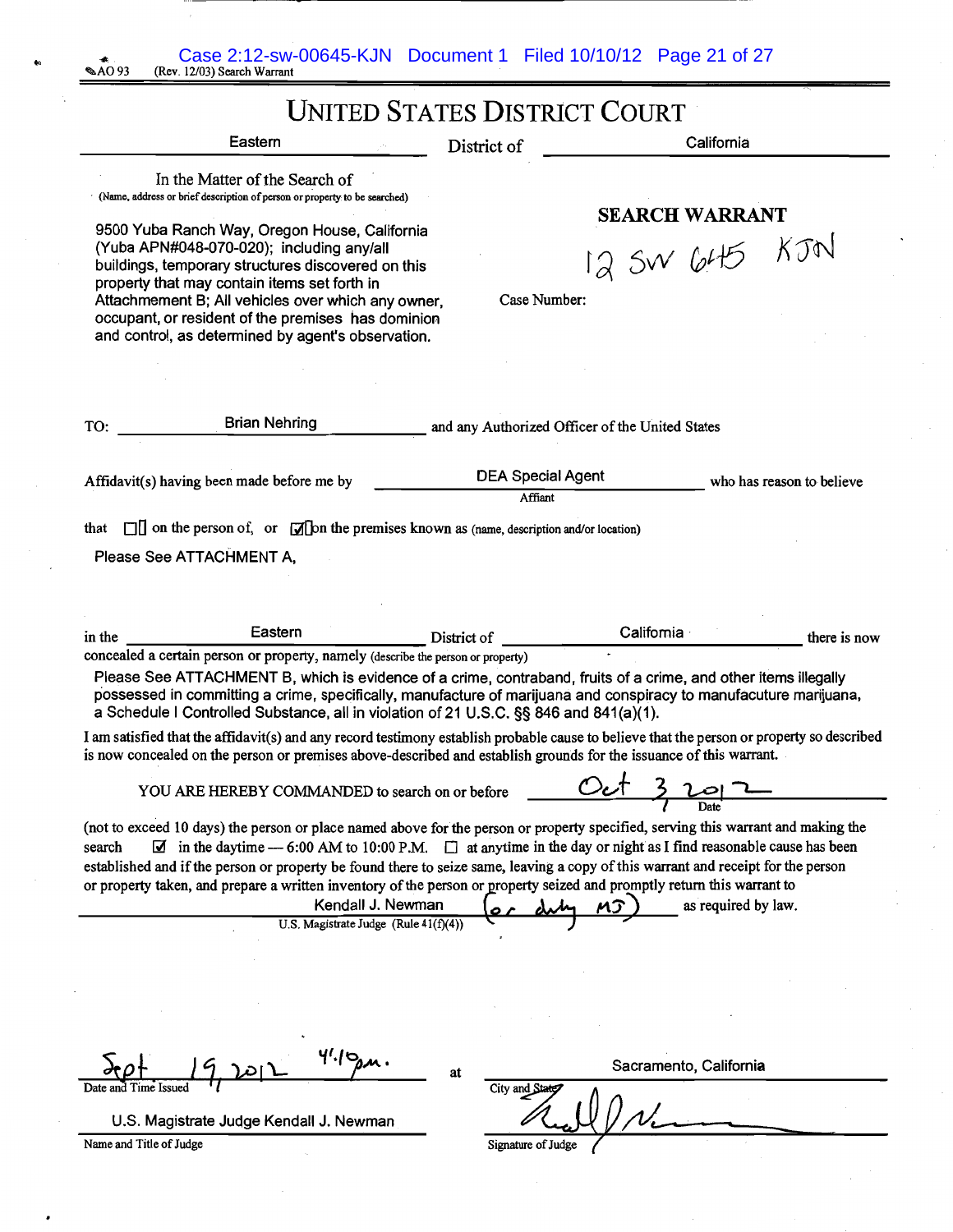| $AO$ 93                                                       |                                                         | Case 2:12-SW-00645-KJN Document 1 Filed 10/10/12 Page 22 of 27<br>(Rev. 12/03) Search Warrant (Reverse)          |
|---------------------------------------------------------------|---------------------------------------------------------|------------------------------------------------------------------------------------------------------------------|
| <b>RETURN</b>                                                 | <b>Case Number:</b>                                     |                                                                                                                  |
| DATE WARRANT RECEIVED                                         | DATE AND TIME WARRANT EXECUTED                          | COPY OF WARRANT AND RECEIPT FOR ITEMS LEFT WITH                                                                  |
| INVENTORY MADE IN THE PRESENCE OF                             |                                                         |                                                                                                                  |
| INVENTORY OF PERSON OR PROPERTY TAKEN PURSUANT TO THE WARRANT |                                                         |                                                                                                                  |
|                                                               |                                                         |                                                                                                                  |
|                                                               |                                                         |                                                                                                                  |
|                                                               |                                                         |                                                                                                                  |
|                                                               |                                                         |                                                                                                                  |
|                                                               |                                                         |                                                                                                                  |
|                                                               |                                                         |                                                                                                                  |
|                                                               |                                                         |                                                                                                                  |
|                                                               |                                                         |                                                                                                                  |
|                                                               |                                                         |                                                                                                                  |
|                                                               |                                                         |                                                                                                                  |
|                                                               |                                                         |                                                                                                                  |
|                                                               |                                                         |                                                                                                                  |
|                                                               |                                                         |                                                                                                                  |
|                                                               |                                                         |                                                                                                                  |
|                                                               |                                                         |                                                                                                                  |
|                                                               |                                                         |                                                                                                                  |
|                                                               |                                                         |                                                                                                                  |
|                                                               |                                                         |                                                                                                                  |
|                                                               |                                                         |                                                                                                                  |
|                                                               |                                                         |                                                                                                                  |
|                                                               |                                                         |                                                                                                                  |
|                                                               | <b>CERTIFICATION</b>                                    |                                                                                                                  |
|                                                               |                                                         |                                                                                                                  |
|                                                               |                                                         | I swear that this inventory is a true and detailed account of the person or property taken by me on the warrant. |
|                                                               |                                                         |                                                                                                                  |
|                                                               |                                                         |                                                                                                                  |
|                                                               | Subscribed, sworn to, and returned before me this date. |                                                                                                                  |
|                                                               |                                                         |                                                                                                                  |
|                                                               |                                                         |                                                                                                                  |
|                                                               | Signature of Judge                                      | Date                                                                                                             |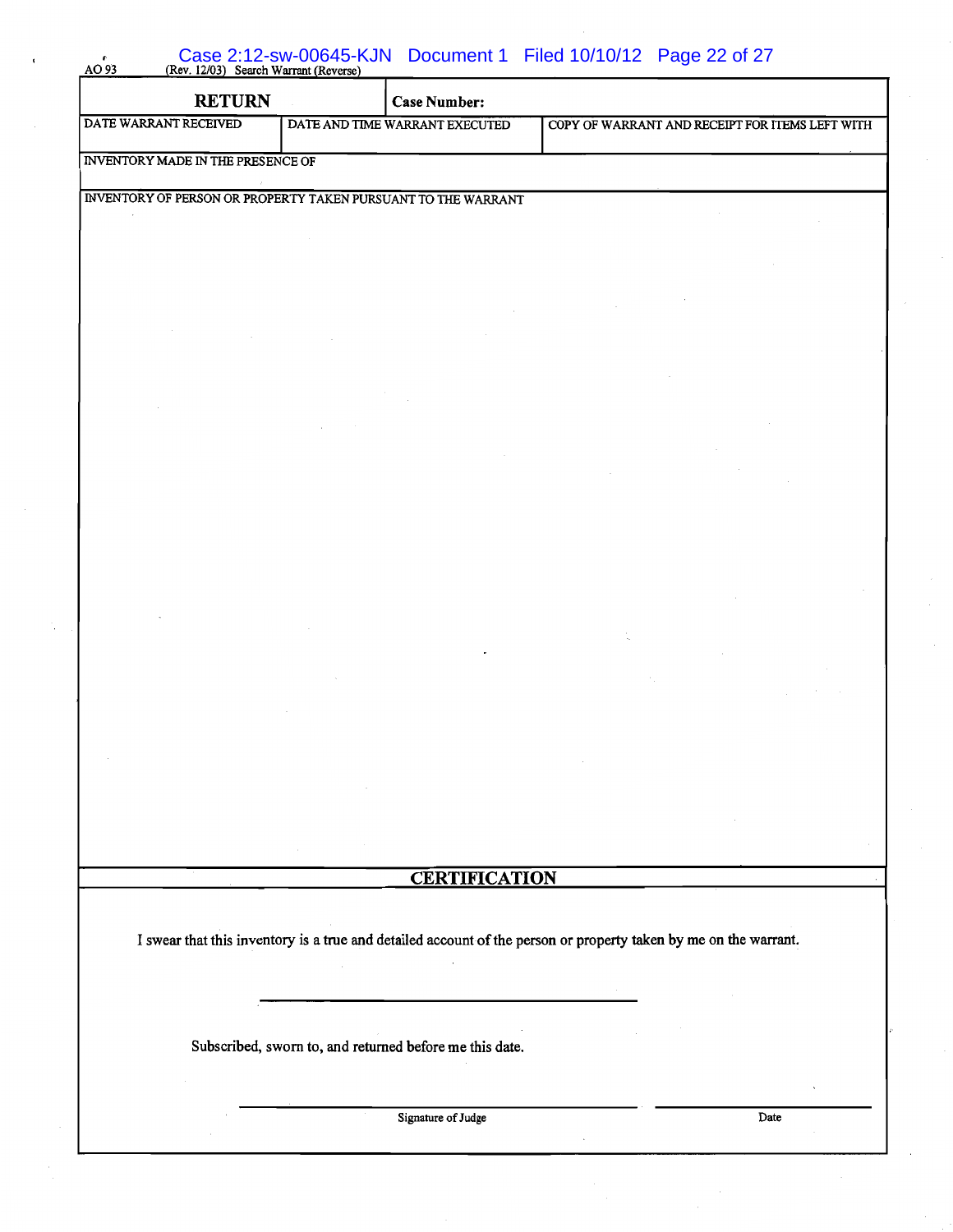## Attachment A: Description of Locations to be Searched

- 1. 9305 Sweetwater Trail, Oregon House, California (Yuba APN#048-240-058); an approximately 15-acre property owned by Andreas JEWERS located along the west side of Sweetwater Trail at the intersection of Amoruso Lane, accessed by a metal gate with a large tan building with a brown roll-up door immediately west of the gate, including any and all buildings or temporary structures discovered on this property. that may contain items set forth in Attachment B;
- 2. 9156 Nadowa Trail, Oregon House, California (Yuba APN#048-050-012); an approximately 15-acre property owned by Juan Jose DOMINGO located at the east end terminus of Nadowa Trail, accessed by a metal gate with the numerals 9156 affixed on a wooden placard to the left, including any and all buildings or temporary structures discovered on this property that may contain items set forth in Attachment  $B:$
- 3. 13691 Concord Trail, Oregon House, California (Yuba County APN#048-090-031); an approximately 5-acre property owned by Elizabeth STEFANI located at the north end terminus of Concord Trail, with a wooden placard with "13961 Concord Trail" to the left at the top of the driveway, with a low single-story residential structure at the west end of the property, including any and all buildings or temporary structures discovered on this property that may contain items set forth in Attachment **B**;
- 4. 9500 Yuba Ranch Way, Oregon House, California (Yuba APN#048-070-020); an approximately 15-acre property owned by John GALLAGHER located along the south side of Yuba Ranch Way, accessed by a gravel driveway running south, with a post to the left of the driveway displaying the numerals 9500, including any and all buildings or temporary structures discovered on this property that may contain items set forth in Attachment B;
- 5. 8146 Sunnyside Lane, Oregon House, California (Yuba County APN#044-130-017); an approximately 5-acre property owned by Tristan WINKS, located along the south side of Sunnyside Lane, accessed by a dirt road and a chain-gate, no residential structures, including any and all buildings or temporary structures discovered on this property that may contain items set forth in Attachment B;
- 6. 13233 Dixon Hill Road, Dobbins, California (Yuba County APN#048-170-041); an approximately 5-acre property owned by Ronald V. CARROLL and Susan A. CARROLL, located at the south terminus of Dixon Hill Road at Candlewood Lane, , accessed by a metal gate with the numerals 13233 affixed to the fence to the left, including any and all buildings or temporary structures discovered on this property that may contain items set forth in Attachment B: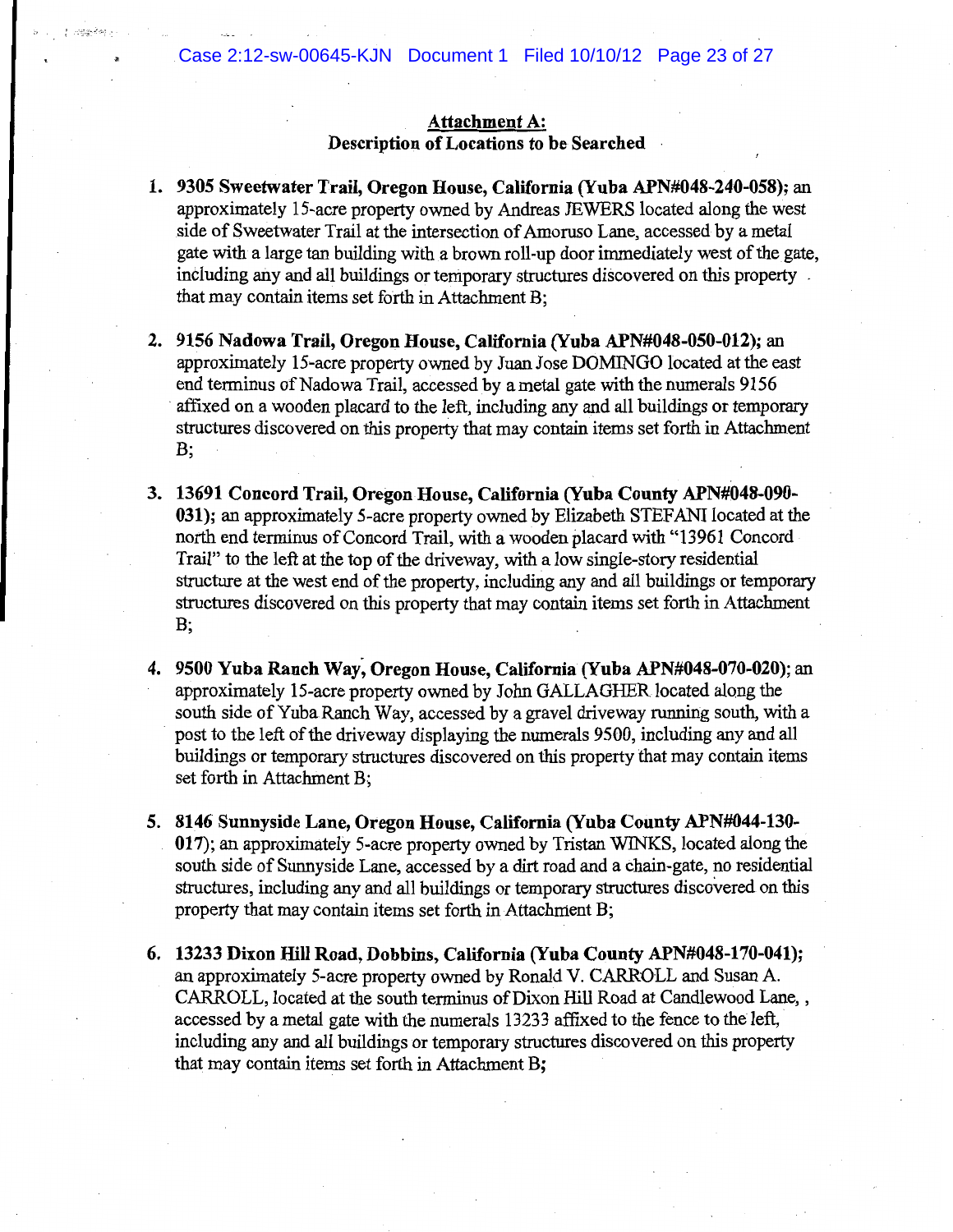## Case 2:12-sw-00645-KJN Document 1 Filed 10/10/12 Page 24 of 27

- 7. Yuba County APN#048-170-068, no address; an approximately 233-acre property owned by the Fellowship of Friends Inc., no structures, heavily wooded area with holding pond and fire road accessed by a metal gate on the south side of Candlewood Lane, including any and all buildings or temporary structures discovered on this property that may contain items set forth in Attachment B;
- 8. All vehicles over which any owner, occupant, or resident of the premises has dominion and control, as determined by agent's observation of such person operating or accessing vehicle; DMV records showing ownership or use of the vehicle; witness statements establishing ownership or use of the vehicle; or car keys to operate the vehicle found in the actual or constructive possession of such person.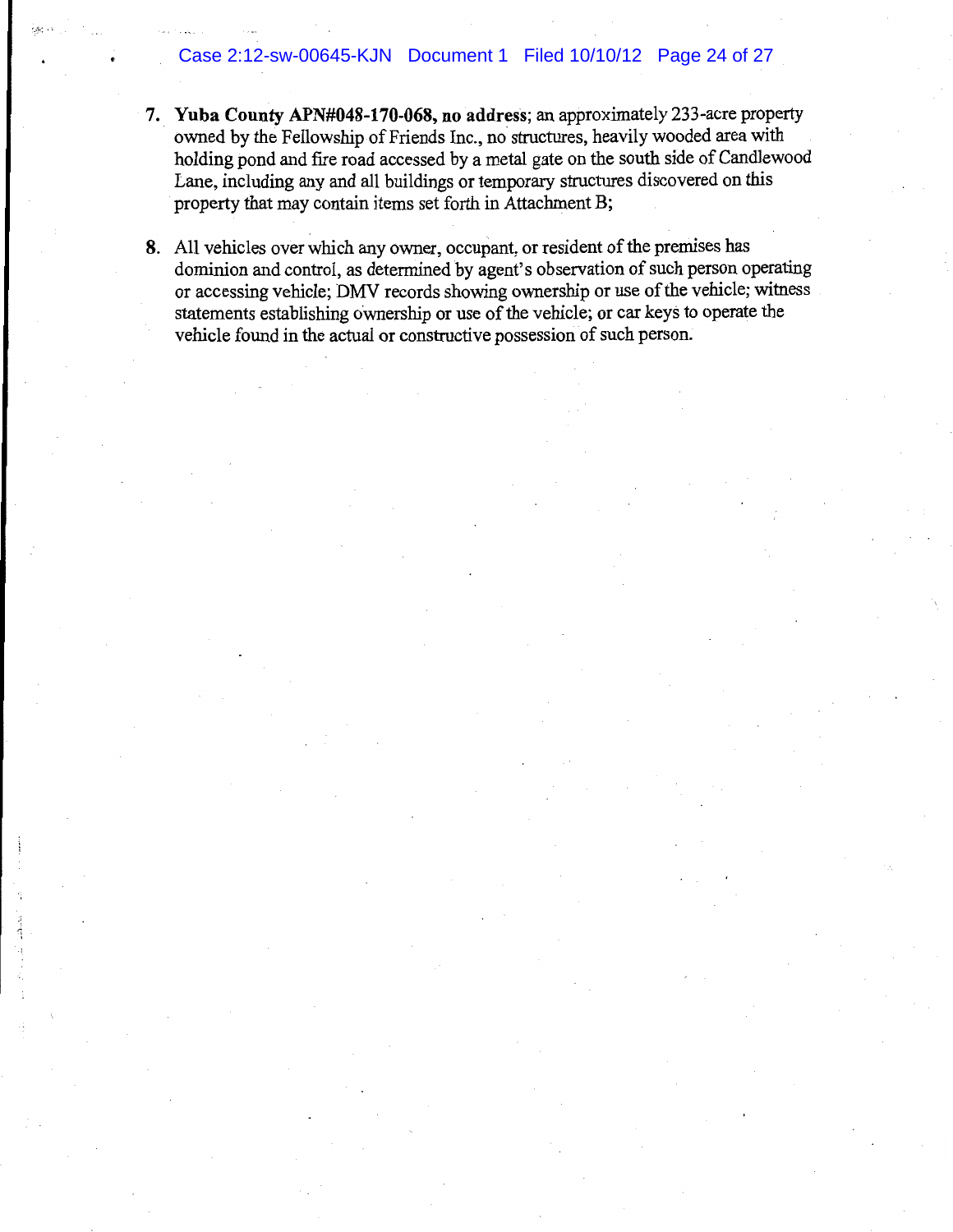## **Attachment B:** Description of Items to be Seized

Agents are authorized to search and seize property that constitutes evidence, fruits, and instrumentalities of violations of the following federal statutes (the "Target" Offenses"), currently being committed by Andreas JEWERS and his co-conspirators engaged in criminal activities at the locations identified in Attachment A:

> Title 21 U.S.C. Section  $841(a)(1)$  – Manufacture of Marijuana and Marijuana Plants; and

Title 21 U.S.C. Section 846 - Conspiracy to Manufacture and Distribute Marijuana and Marijuana Plants.

As further described in the Affidavit, the specific evidence, fruits, and instrumentalities of the Target Offenses for which agents may search includes and is limited to the following items that are located and connected to the Target Offenses:

- A. Marijuana in various forms, including growing plants, harvested plants or stalks, or drying, dried, or processed marijuana.
- **B.** Marijuana seeds and/or marijuana plant clones. Any other controlled substances and/or contraband discovered during service of this warrant.

 $C_{\cdot}$ 

- Equipment and tools associated with and used for the cultivation, use, storage, or processing of marijuana, including but not limited to:
	- 1. Irrigation devices, garden hoses, water buckets, five gallon buckets, ground timing devices, electronic watering devices, aerators, PVC pipe, water storage drums, water tanks, hose filter fittings, valves, water pumps, lights, timers, power packs, power cords, extension cords, generators, air conditioning units, fans, heat pumps, shovels, rakes, brush clearing equipment, handsaws, pruning shears, hand-held sprayers, inline fertilizer/water tanks, herbicides, starter pots, planter pots, grow pots, alligator clips, baggies, rolling papers, cigarette packs, small medicine containers, glass and plastic vials, rolled up papers for holding seeds, sifters, scales and other weighing devices, drying screens, paper bags, pouches, backpacks, burlap bags, plastic storage containers; and
	- 2. Books and/or magazines for growing marijuana, such as: High Times, Marijuana Growers Guides, Sinsemillia Tips, Marijuana Potency, Marijuana Botany, Marijuana, and other publications used to facilitate the cultivation and distribution of marijuana.
- D. United States and foreign currency derived from the sale of marijuana in violation of 21 U.S.C. §§ 846 and 841(a)(1).
- E. Narcotics or money ledgers, narcotics distribution or customer lists, narcotics supplier lists, correspondence, notation logs, receipts, journals, books, pay and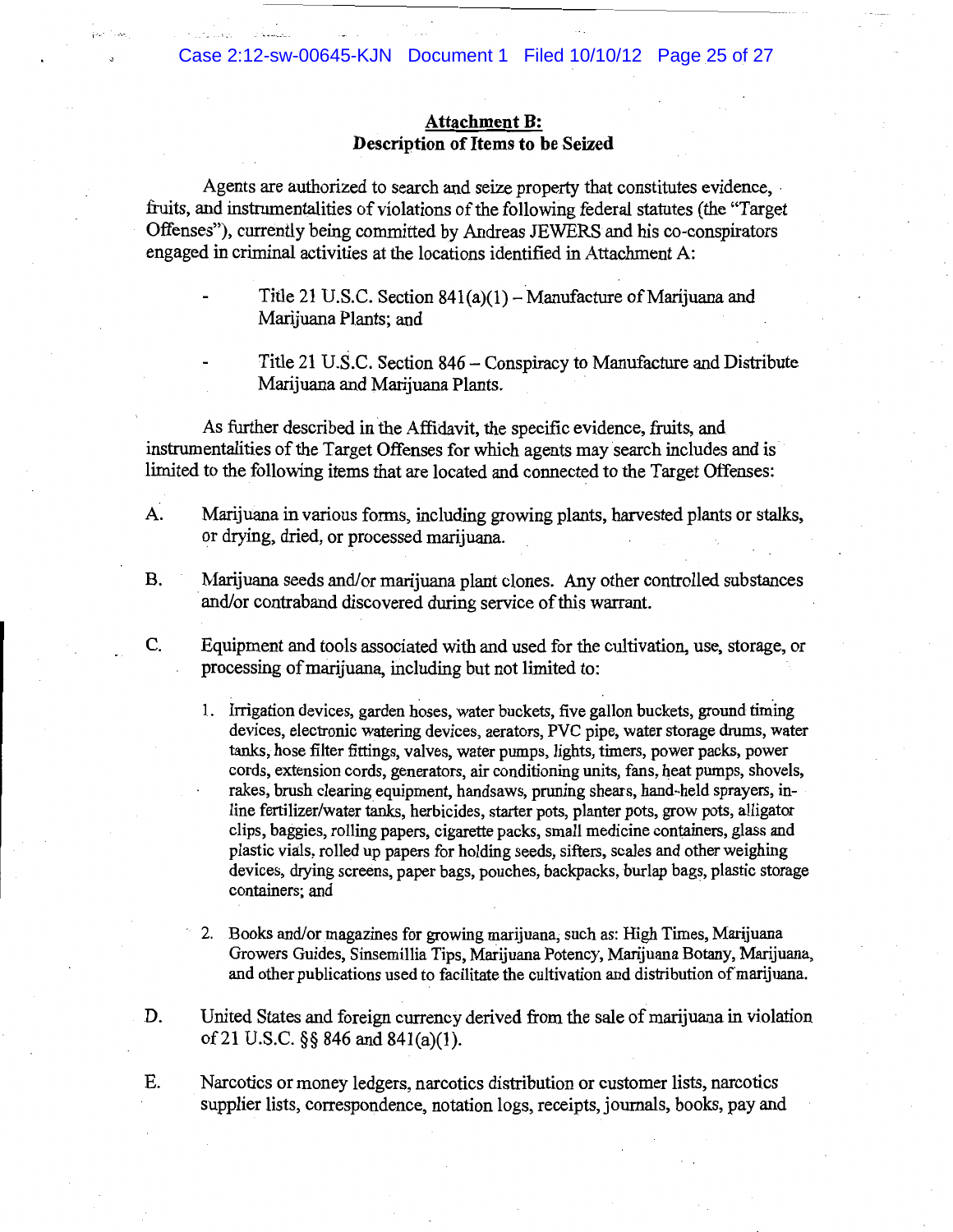owe sheets, records and other documents noting the price, quantity, date and/or times when narcotics were purchased, possessed, transferred, distributed, sold or concealed; computer disks, computer printouts, computer codes and computer programs in addition to computer hard disks, computer screens, CD/DVD disks, computer keyboards, directory disks which would reveal the receipt of proceeds from narcotic distribution and the transfer, investment, control, and disposition of those proceeds.

- F. Bank account records, wire transfer records, bank statements and records, money drafts, letters of credit, safety deposit keys and records, money wrappers, money containers, income tax returns, and records of financial transfers which reflect the money generated from the sale of narcotics in violation of 21 U.S.C. §§ 846 and  $841(a)(1)$ .
- G. Telephone paging devices, beepers, mobile phones, car phones, answering machines and tapes, and other communication devices which could be used to participate in a conspiracy to distribute controlled substances in violation of 21 U.S.C.  $\S$ § 846 and 841(a)(1).
- Η. Personal telephone and address books and listings, letters, cables, telegrams, telephone bills, photographs, audio and video tapes, personal notes and other items reflecting names, addresses, telephone numbers, communications, and illegal activities of associates in the trafficking of controlled substances.
- I. Financial Instruments purchased with large amounts of currency derived from the sale of controlled substances, including travelers checks, bonds, stock certificates, money orders and cashier's checks, passbooks, bank checks, bank deposit tickets, certificates of deposit, and memoranda and other items evidencing the obtaining, secreting, transfer, concealment, and/or expenditure of money; money counting machines, money wrappers and bags.
- J. Records, documents, and deeds reflecting the purchase or lease/rent of real estate, vehicles, precious metals, jewelry, or other items obtained with the proceeds of the sales of controlled substances.
- K. Records, items, and documents reflecting travel for the purpose of participating in narcotics trafficking, including airline tickets, credit card receipts, travel vouchers, hotel and restaurant receipts, canceled checks, maps and written directions to locations.
- L. Handguns, shotguns, rifles, explosives, and other firearms/incendiary devices and ammunition that may be used to facilitate the distribution or possession of, with the intent to distribute controlled substances.
- M. Indicia of occupancy, residency, control, or ownership of the premises and things described in this warrant, such as utility bills, telephone bills, loan payment